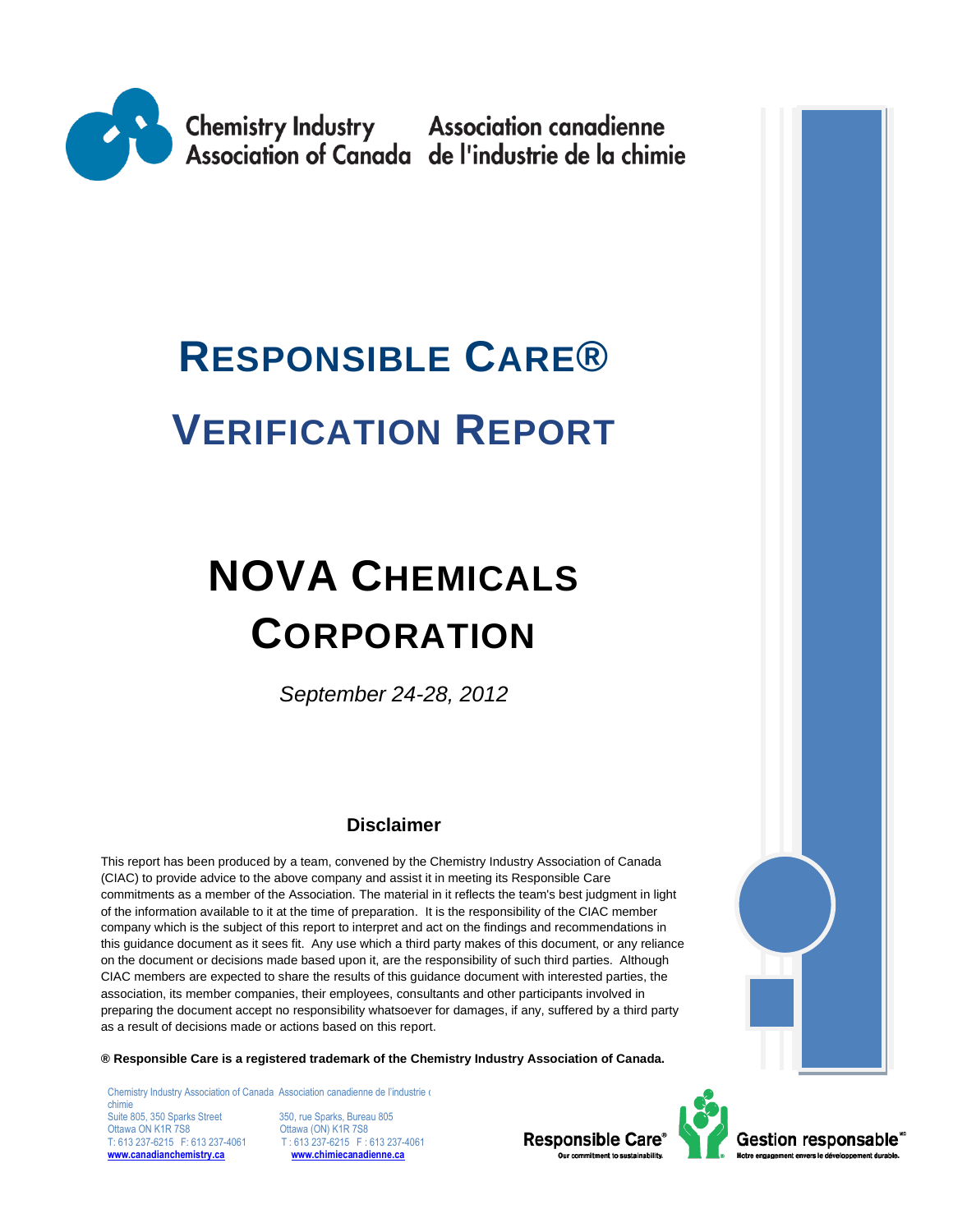## **EXECUTIVE SUMMARY**

This report documents the observations and conclusions of the independent verification team tasked with conducting a Responsible Care Verification of NOVA Chemicals Corporation (NOVA Chemicals). The verification was undertaken on September 24 to September 28, 2012 and included team visits to their Joffre (near Red Deer, AB) and St. Clair Township (near Sarnia, ON) facilities. The verification team also conducted interviews with other company personnel at locations the team was unable to visit. This was the sixth Responsible Care verification completed for NOVA Chemicals. The last verification was completed on Mar 31, 2010.

As a result of the examination conducted, the verification team has concluded that the Responsible Care Ethic and Principles for Sustainability are guiding company decisions and actions, and that a self-healing management system is in place to drive continual improvement. The team believes that the company is capable of responding to the Finding Requiring Action identified during the verification - summarized below and discussed in detail in the report. The verification is complete and no further involvement is required by the verification team.

| agneo |  |
|-------|--|
|       |  |

Date: **Nov 12, 2012** 

Gerry Whitcombe Verification Team Leader

For more information on this or a previous Responsible Care Verification Report, please contact your local company site or the company's overall Responsible Care coordinator:

Eric Hiddema Systems & Projects Manager, Responsible Care 403-750-3612 [hiddemer@NOVAchem.com](mailto:hiddemer@NOVAchem.com)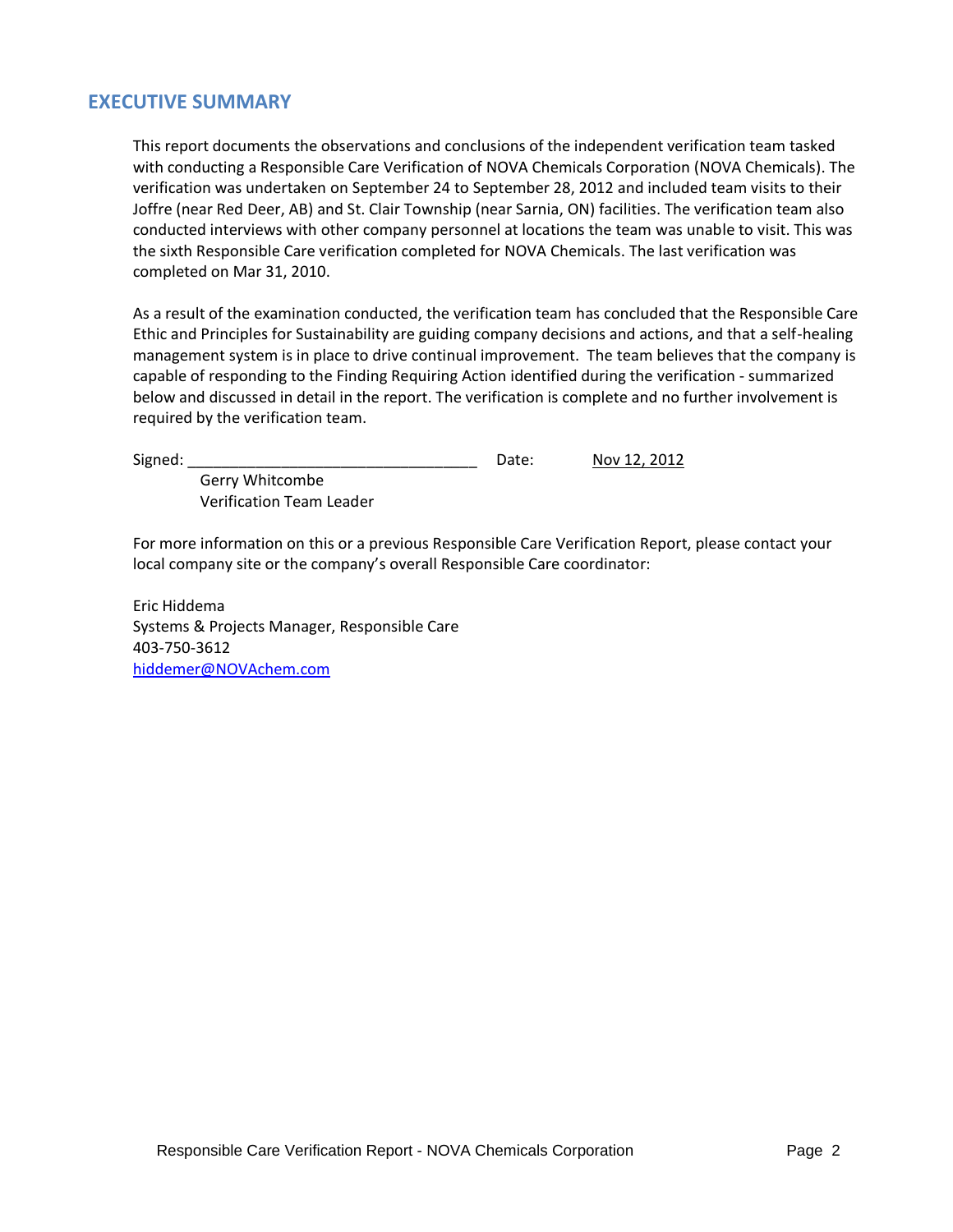# **Summary of Verification Team Observations**

## **Findings Requiring Action**

1. [It is a finding requiring action to confirm that near neighbours know what to do should an](#page-8-0)  [emergency occur at company plant sites.............................................................................9](#page-8-0)

## **Improvement Opportunities**

There is an improvement opportunity to.

1. [develop a process for long-term proactive awareness of local land use zoning and development](#page-6-0)  activities. [..............................................................................................................................7](#page-6-0) 2. [document the requirement that NOVA Chemicals regularly](#page-6-1) audit  $3<sup>rd</sup>$  party pipeline service providers. [.............................................................................................................................7](#page-6-1) 3. [work with local neighbours to determine what is necessary to ensure they \(and others](#page-8-1)  [performing contracted services e.g. custom combiners\) i\) can be notified and ii\) are notified](#page-8-1)  [when working nearby...........................................................................................................9](#page-8-1) 4. [benchmark existing company efforts against the self-assessment checklist contained in the new](#page-8-2)  CIAC guidance document. [....................................................................................................9](#page-8-2) 5. [promote Responsible Care by name by adding the Responsible Care logo to the](#page-9-0)  [training/orientation video and to seek out other areas in the plant to display the RC logo.10](#page-9-0) 6. [increase the visibility of Responsible Care in communications with other parties.](#page-10-0) ............11 7. [include reference in NOVA Chemicals Corporate Standard 140 \(Community Outreach and](#page-11-0)  [Involvement\) to non-local Non-governmental Organizations \(NGOs\)................................12](#page-11-0) 8. [include in the Responsible Care Council a representative from the Sales organization on the](#page-13-0)  [Council as well as to consider the creation of an Accountability Code Functional Council to](#page-13-0)  support company efforts in this area. [................................................................................14](#page-13-0) 9. [ensure public input into projects is routed effectively to plant design teams and that decisions](#page-13-1)  are quickly reported back to the community. [....................................................................14](#page-13-1) 10. [document the requirements to review corporate and site procedures that have been spawned](#page-13-2)  [from corporate standards when those standards change..................................................14](#page-13-2)

## **Successful Practice**

- 1. [The team considers NOVA Chemicals overall rail transportation and distribution management](#page-7-0)  practice an industry Best Practice. [.......................................................................................8](#page-7-0)
- 2. [The team views company's focus on understanding and implementing programs in support of](#page-13-3)  [CIAC's new focus on sustainability through the creation of a Sustainability Functional Council](#page-13-3)  [reporting to the Responsible Care Council as a successful practice](#page-13-3) ...................................14
- 3. [The team is of the opinion that the company audit system comprised of the Responsible Care](#page-14-0)  Audit, the Facility Self-Assessment and the Focused Risk Assessment with external  $3^{rd}$  party system auditing is a successful practice. [............................................................................15](#page-14-0)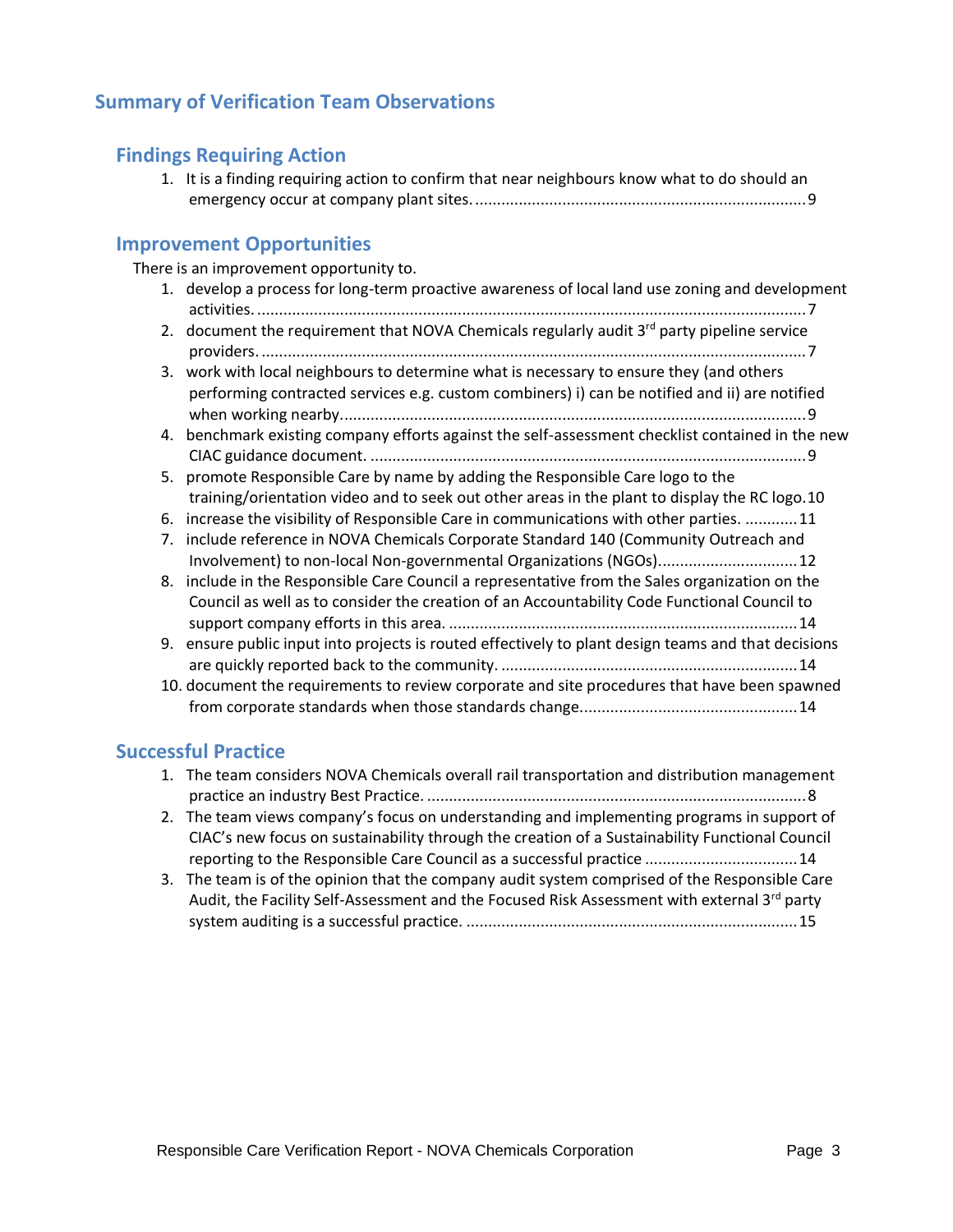# **1. INTRODUCTION**

## **1.1 About Responsible Care Verification**

As a member of the Chemistry Industry Association of Canada (CIAC),the most senior executive responsible for NOVA Chemicals operations in Canada attests annually to CIAC and its peers that the company's operations conform to the expectations contained in the Responsible Care Commitments and are guided by Responsible Care Ethic and Principles for Sustainability.

#### *The Responsible Care® Ethic and Principles for Sustainability*

*We dedicate ourselves, our technology and our business practices to sustainability - the betterment of society, the environment and the economy. The principles of Responsible Care® are key to our business success, and compel us to:*

- work for the improvement of people's lives and the environment, while striving to do no harm;
- be accountable and responsive to the public, especially our local communities, who have the right to understand the risks and benefits of what we do;
- take preventative action to protect health and the environment;
- innovate for safer products and processes that conserve resources and provide enhanced value;
- engage with our business partners to ensure the stewardship and security of our products, services and raw materials throughout their life-cycles;
- understand and meet expectations for social responsibility;
- work with all stakeholders for public policy and standards that enhance sustainability, act to advance legal requirements and meet or exceed their letter and spirit;
- promote awareness of Responsible Care, and inspire others to commit to these principles.

As an element of this commitment to Responsible Care, NOVA Chemicals must, every three years, participate in an external verification intended to:

- 1. Provide the Executive Contact with an external perspective when assessing if the company is indeed meeting the intent of the Responsible Care Commitments, along with advice on areas that may require attention;
- 2. Identify opportunities for assisting the company when benchmarking its own practices and performance against those of its peers, thus supporting continual improvement;
- 3. Contribute to the credibility of Responsible Care amongst company personnel and stakeholders, as well as the stakeholders of the broader industry;
- 4. Identify successful company practices that can be promoted to peers in the CIAC membership; and
- 5. Support the identification of areas of common weakness so that collective tools and guidance can be developed to improve performance in those areas across the CIAC membership.

Verification is conducted according to a common protocol, developed by the association's members and others, including several critics of the chemical industry. The verification is conducted by a team consisting of:

- Knowledgeable industry experts with experience in Responsible Care;
- A representative of the public at large (usually with a public interest background and with experience in Responsible Care gained from serving on the CIAC's National Advisory Panel) and
- One or more representatives of the local communities where the company's facilities are located.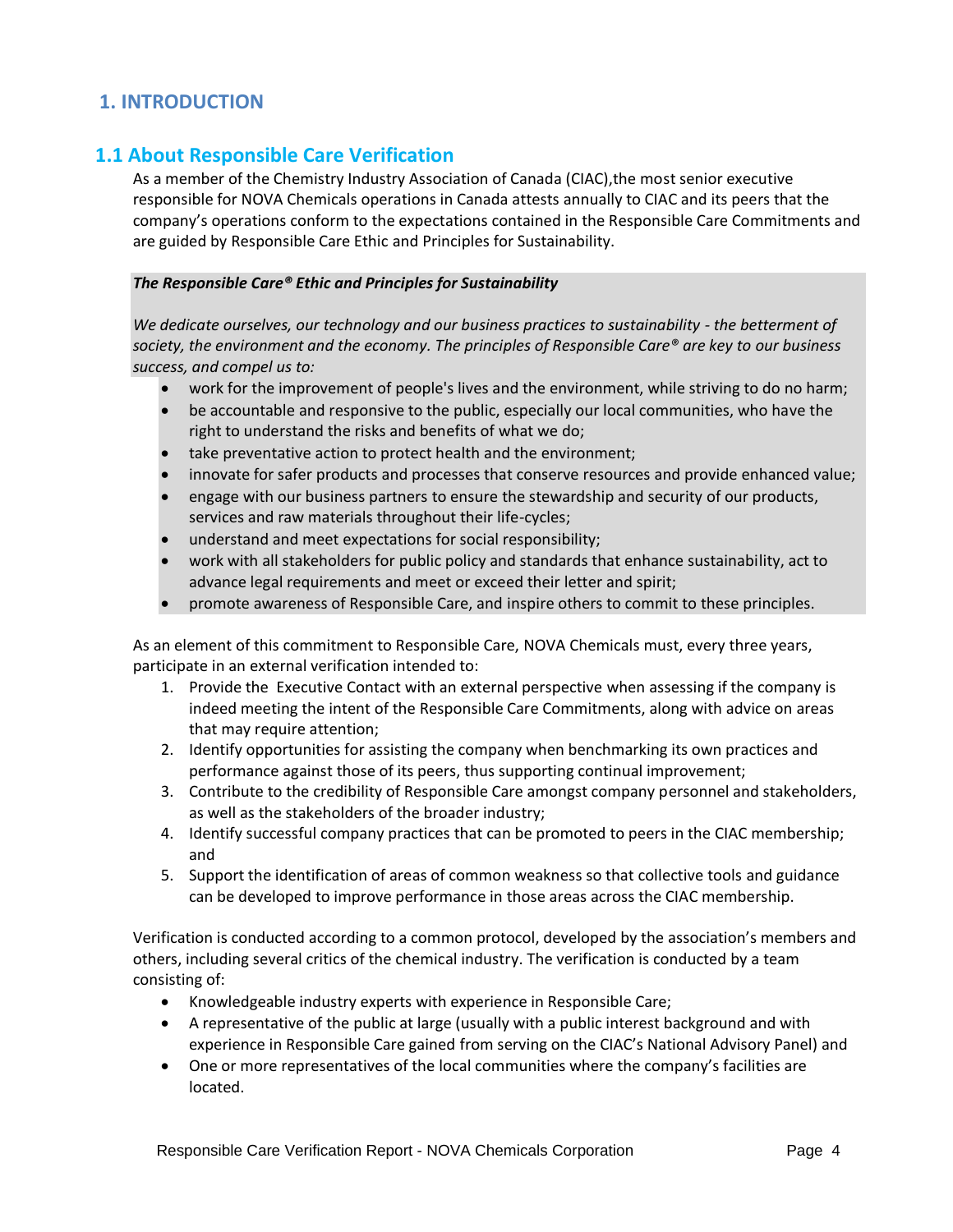Once completed, the Verification Report is made publicly available through the CIAC website (www.canadianchemistry.ca). NOVA Chemicals is also is expected to share the report with interested persons in its communities and other stakeholders as part of their ongoing dialogue processes.

Additional information on Responsible Care and/or the verification process can be found at the CIAC website www.canadianchemistry.ca, or by contacting the Responsible Care staff at CIAC at glaurin@canadianchemistry.ca or (613) 237-6215 extension 233.

# **1.2 About NOVA Chemicals**

NOVA Chemicals is a multinational chemical company owned by The International Petroleum Investment Company (IPIC) of the Emirate of Abu Dhabi and headquartered in Calgary, Alberta.

In Canada, the company manufactures ethylene, petrochemicals and a variety of polyethylene products at its facility in Joffre, Alberta (near Red Deer) and in three sites located near Sarnia, Ontario in Lambton County (Corunna, St Clair and Moore). The Joffre facility uses natural gas as raw material feed while the Corunna plant can use crude oil, petrochemical condensates or natural gas liquids as feed materials. Modification of the Corunna site to accept natural gas sourced from Marcellus Shale deposits in the northeast United States is underway. The Corunna facility produces various petrochemicals depending on the feedstock utilized. The Joffre site also has projects underway to accept ethane from the Bakken oil shale formation in North Dakota.

The company employs approximately 1600 workers in its Canadian manufacturing locations, and about 850 in its other operations across Canada and the rest of the world (Research and Development (R&D), Technical, Sales, Marketing, Corporate support).

For more information visit their website at www.NOVA Chemicalschem.com

## **1.3 About This Verification**

The verification of NOVA Chemicals Corporation (NOVA Chemicals) was conducted on September 24 to September 28, 2012 and included team visits to their Joffre (near Red Deer, AB) and St. Clair Township (near Sarnia, ON) facilities. The verification team also conducted interviews with other company personnel at locations the team was unable to visit. During the course of the verification, the team had the opportunity to interact with a wide range of company personnel. Attachment 2 contains a list of those individuals interviewed and their affiliations.

This was the sixth Responsible Care verification completed for NOVA Chemicals. The last verification was completed on March 31, 2010.

| <b>Name</b>     | <b>Affiliation</b>                  | Representing             |
|-----------------|-------------------------------------|--------------------------|
| Gerry Whitcombe | <b>CIAC Verifier</b>                | Industry (team leader)   |
| Alec Robertson  | <b>CIAC Verifier</b>                | Industry                 |
| David Powell    | <b>CIAC Verifier</b>                | Public-At-Large          |
| Bert Bell       | Joffre Community Advisory Panel     | Joffre Community         |
| Marg Ryan       | <b>Bluewater Community Advisory</b> | Lambton County Community |
|                 | Panel (BCAP)                        |                          |

The verification team was comprised of the following individuals.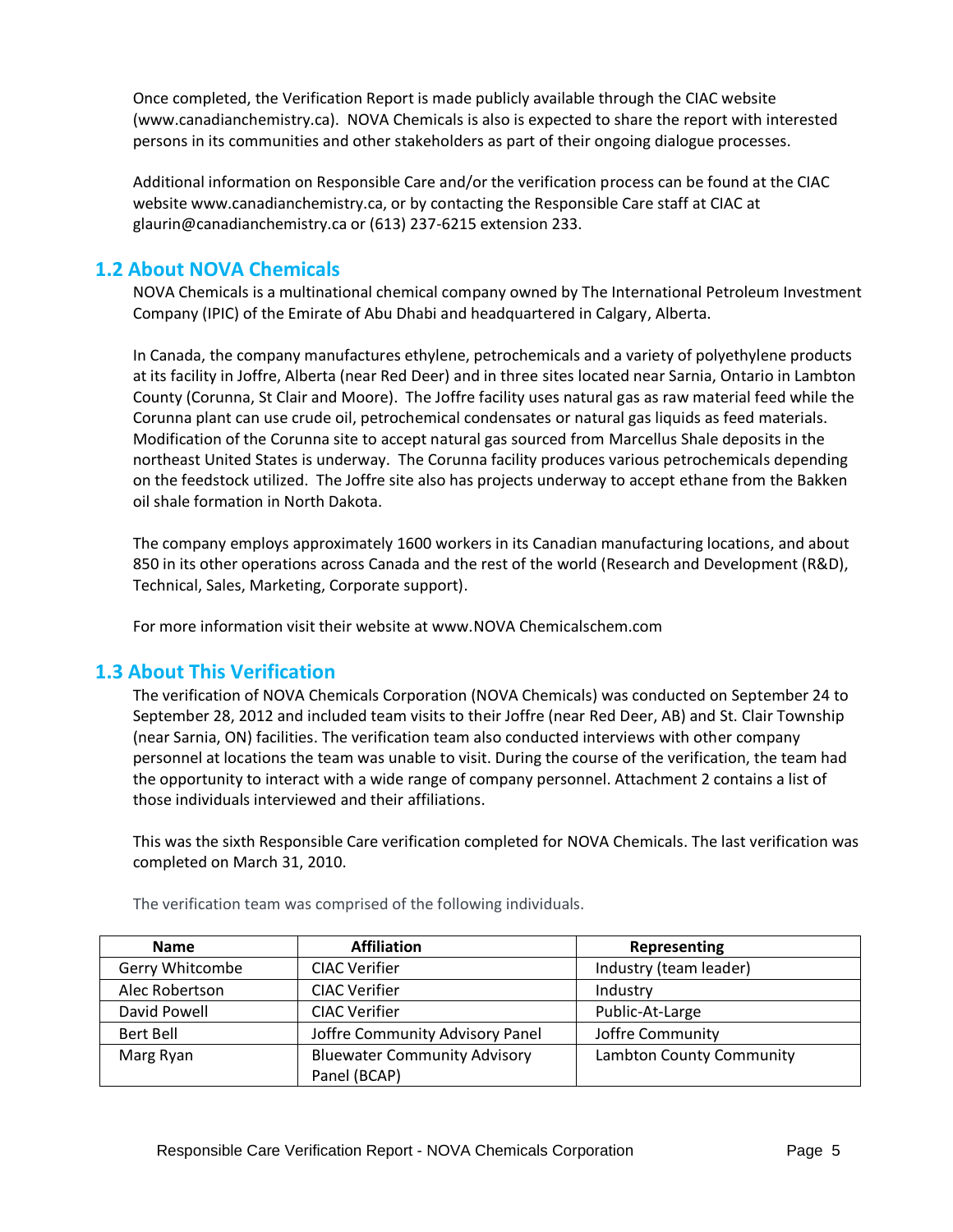# **2. TEAM OBSERVATIONS CONCERNING THE RESPONSIBLE CARE COMMITMENTS (CODES AND BENCHMARK AND COLLECTIVE EXPECTATIONS)**

During the verification evidence that the company was addressing the expectations documented in the Responsible Care Commitments (152 code elements plus 28 benchmark and collective expectations) was examined.

In communicating its observations, the verification team will make repeated reference to the following categories of observations:

1. **Findings Requiring Action** document instances where the verification team observes specific company actions (or the absence of company actions) which are inconsistent with the detailed codes and benchmark and collective expectations contained in the Responsible Care Commitments. Where possible, the verification team will communicate, based on their experience and judgment, why it is inconsistent and how the observation relates back to a possible gap in the expected management system and / or the ethic and principles underpinning company actions. The team may also provide advice on how the situation might be responded to.

2. **Works in Progress** document instances where the verification team has observed the company self-initiating actions in response to identified gaps and deficiency arising from other internal or external audit and review activities, or where the company has self-initiated important improvement opportunities.

3. **Successful Practices** document instances where the team believes the company has taken actions that strongly support sustained excellence in performance, and which should be communicated throughout the CIAC membership.

4. **Improvement opportunities** identify instances where the verification team has observed company actions and decision making as being largely consistent with the expectations detailed in the Responsible Care Commitments, but for which the team is of the opinion that the company could support further improvement by considering alternate or additional benchmarks when undertaking its planning and decision making.

The verification team's observations of how the company has addressed the Responsible Care Commitments are as follows:

# **2.1 Team Observations Concerning Operations Code**

# **2.1.1 Design and Construction of Facilities and Equipment**

There is considerable activity underway as the company prepares for expansions and/or new facilities and the team interviewed company employees in Houston Texas who are involved with these projects. The team discovered well designed and managed processes led by competent personnel.

The team raised an issue expressed by the community with this design group. The issue related to the potential noise from the Joffre R3 facility (currently in design) from the perspective of making sure that community issues related to noise and increased rail and truck traffic were being addressed early in the process and in a manner sensitive to community concerns. The community felt that personalized feedback from company deliberations as well as continued/enhanced company dialogue with the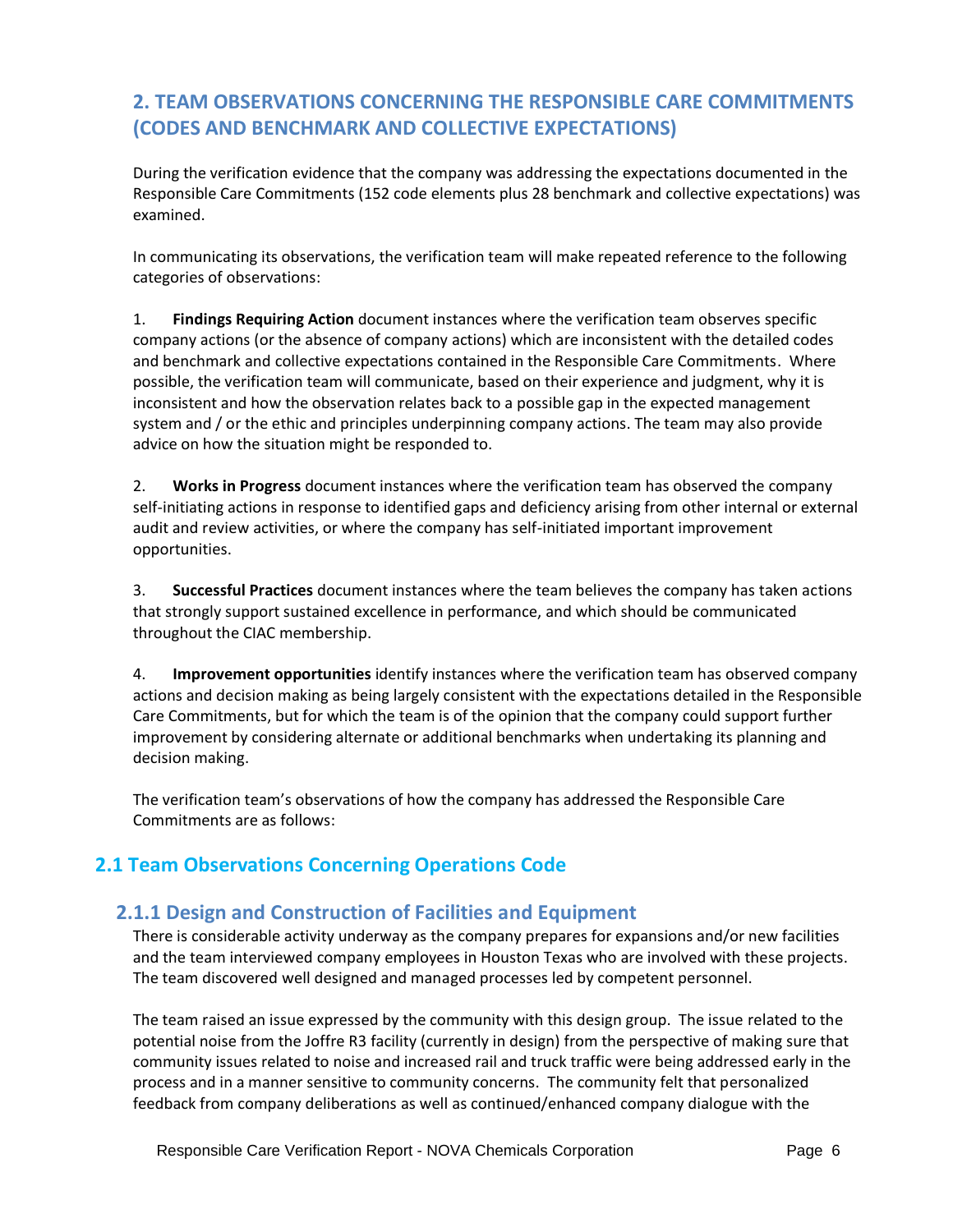community were important aspects of any path forward. These methods of communication would be in conjunction with the proposed web based dialogue process.

Although not discussed with the design group the team also heard similar concerns from Corunna neighbours. There is an improvement opportunity in the Management Section of this report related to this issue.

The team reviewed the company response to a previous 'opportunity for improvement' and would like the company to reflect again on the benefits of having a formal process in place to understand community land use issues and be in a position to proactively ensure encroachment does not jeopardize plant operation and viability.

<span id="page-6-0"></span>There is an improvement opportunity to develop a process for long-term proactive awareness of local land use zoning and development activities.

## **2.1.2 Operations Activities**

The team is of the opinion that for Operations Activities the company generally exceeds Responsible Care code implementation expectations.

#### *a. General Considerations*

It is generally the responsibility of NOVA Chemicals Process Safety professionals to ensure that the objectives of Operations Code Element #7 have been achieved. The current level of analysis by these professionals exceeds code implementation expectations.

#### *b. Laboratory Practice*

The team reviewed general laboratory, quality control and Pilot Plant operations and found that all RC codes requirements have been met or exceeded.

#### *c. Transportation and Physical Distribution*

Overall for this section the Team is of the opinion that the company exceeds code implementation expectations.

The company has excellent programs and processes in place to cover large shipments of polyethylene as well as liquid petrochemicals via rail and truck and liquefied gases via pipeline (from suppliers, in house, direct to customers and to marine loading).

The team reviewed pipeline operations in both the west and east from the perspective of assuring the team that incidents such as those recently reported in the media are unlikely to occur at the company. The team found excellent programs in place for mechanical integrity and operations and a staff dedicated to ensuring safe operation.

The team was assured that on-going audits of 3rd party pipeline service providers are conducted regularly but the requirement to do so is not documented. For the purpose of sustainability the team is of the opinion that this should be reconsidered.

<span id="page-6-1"></span>There is an improvement opportunity to document the requirement that NOVA Chemicals regularly audit 3<sup>rd</sup> party pipeline service providers.

The team reviewed TransCAER activities in the east and concludes that activities meet code expectations.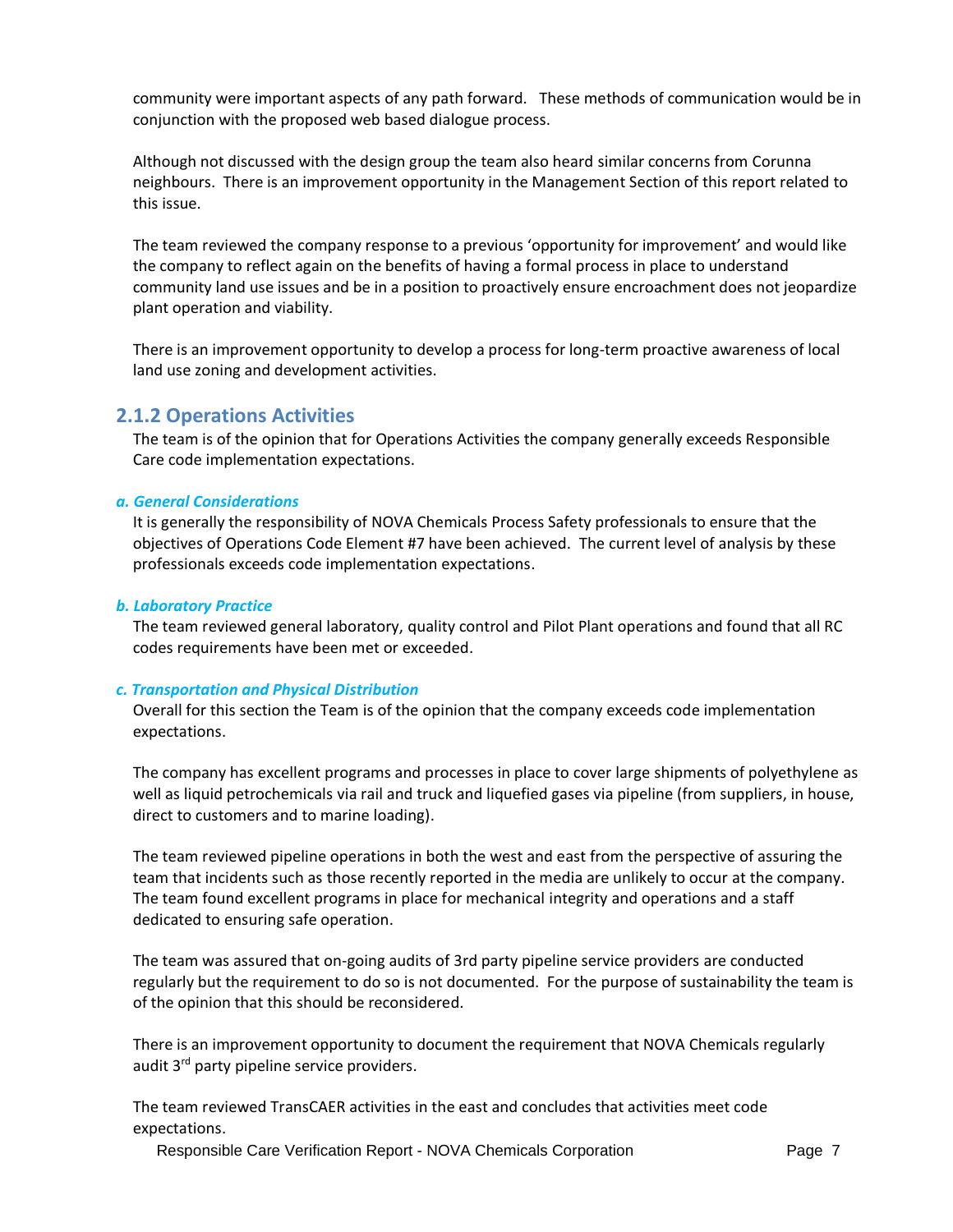*The team considers NOVA Chemicals overall rail transportation and distribution management practice an industry Best Practice.* 

<span id="page-7-0"></span>Specific aspects include:

- Proactive involvement in the Association of American Railroads (AAR) specification development and review processes for railcar tanks, valves, wheels etc. Examples include performing a solid root cause analysis leading to the change of industry specs on railcar manways and the reduction in requalification time on general purpose railcar safety valves after investigation away from the industry recommended practice
- Utilization of global positioning satellite devices and wireless handbrake sensors to monitor dragging of cars with brakes on
- Recycle of pellets during hopper car lining refurbishment program
- Proactive involvement in CIAC's TEAP III team and TransCAER committees.
- Implementation of RIDETIGHT® gasket program for tank cars and a centrally maintained gasket matrix for railcars.
- Rail car specifications reviewed annually
- On-site/field visits with service providers
- Inclusion of Responsible Care in Stewardship meetings with suppliers/vendors
- Joffre facility recently completed 10 years without a transportation related non-accident release( NAR)

#### *d. Maintenance*

The team was very impressed by the company's maintenance function. The systems for planning and reliability (preventive maintenance (PM) as well as predictive preventive maintenance (PPM)) were outstanding. This is a new code area and the company exceeds code implementation expectations.

# **2.1.3 Safety and Security**

#### *a. Occupational Health and Safety*

In the west the Team reviewed the company's Occupational Health (OH) program where it is striving to ensure the workforce is capable of performing their duties with the 'fitness to work' program and it is obvious the company is dedicated to maintaining or improving the general health of its employees with programs such as 'pick up the torch' and 'know your numbers'.

With Occupational Safety (OS) there has been recognition that a different thrust is required to reenergize the safety program. An intensive two day training program (Safety Management Systems) has been developed and is currently being implemented globally. Success of the program is in part due to the organizational structure driving the program – Responsible Care Council, NOVA Management Board Responsible Care (NMB RC) Committee and the Safety Improvement Strategy Core and Task Teams. Throughout the visit, the Team found broad acceptance of this initiative by employees.

Performance in OS has been about average when compared with the company's peers. Through its Safety Improvement Strategy the company is looking to take its performance to a higher level. .

#### *b. Process Safety Management*

The company has a rigorous program for hazard analysis and is on track to have all assessments caught up by the end of the year for all facilities and operating areas. Continual improvement is evident in the updating of technologies used by discipline practitioners.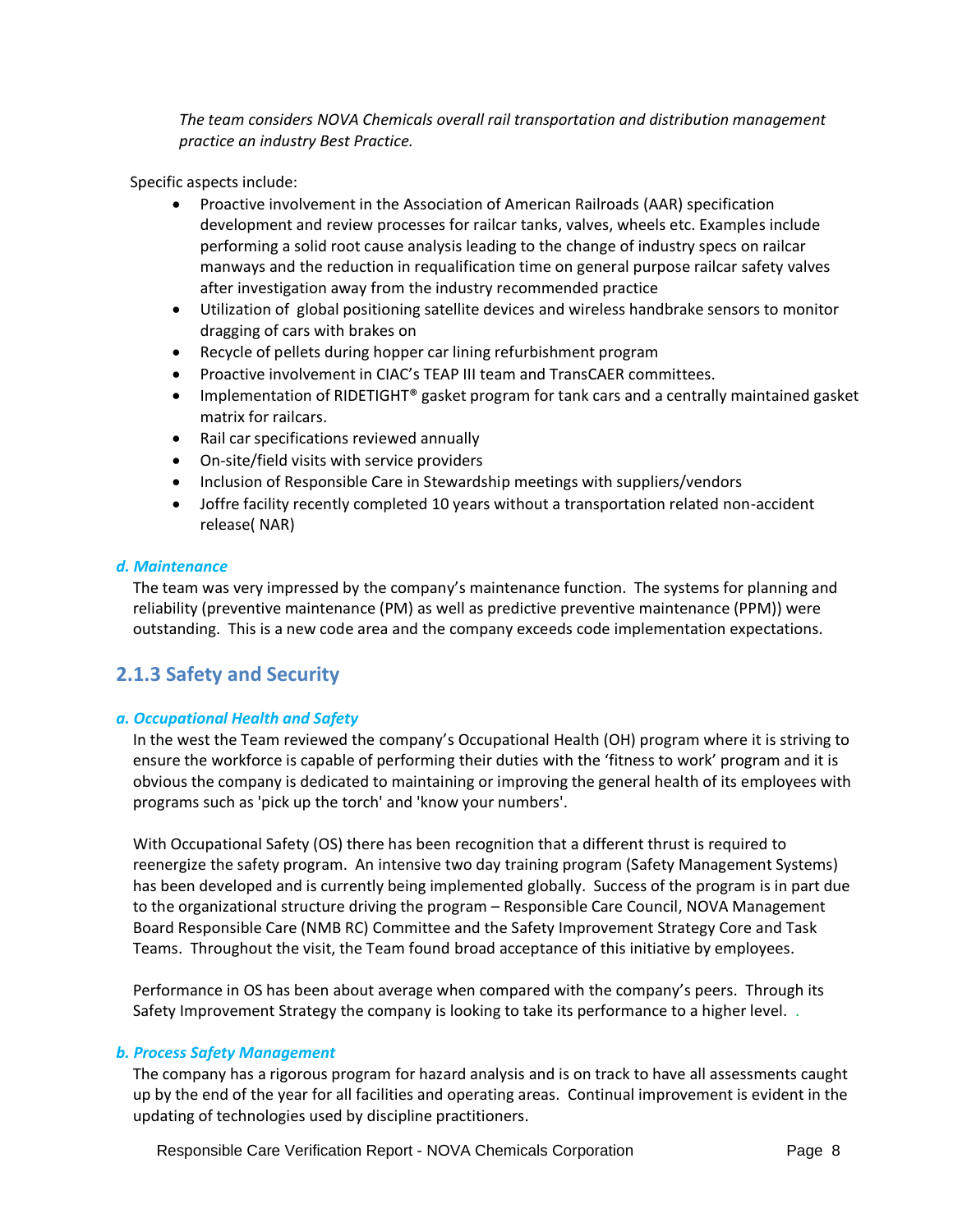#### *c. Emergency Management*

Programs both east and west are excellent as is participation in community based emergency response activities. There are issues related to ensuring the notification of farm workers outside and in equipment potentially in harm's way should an incident occur.

<span id="page-8-1"></span>There is an improvement opportunity to work with local neighbours to determine what is necessary to ensure they (and others performing contracted services e.g. custom combiners) i) can be notified and ii) are notified when working nearby.

In talking with community members in the east the team identified that near neighbours were not as aware as they needed to be of the 'shelter in place' emergency strategy. This is discussed in detail in "Operating Site Community" section of the Accountability Code later in this Report. However, it is a requirement under Operations Code Element #39 that the company:

<span id="page-8-0"></span>*"i. ensures on a regular basis that residential and industrial neighbours that could be seriously affected by a site emergency scenario know what action to take should one of these scenarios occur ;" It is a finding requiring action to confirm that near neighbours know what to do should an emergency occur at company plant sites.*

The team reviewed the company's transportation emergency management system and found it to meet code implementation expectations.

#### *d. Malicious Intent*

All aspects of this code area meet code implementation expectations.

#### *e. Critical Infrastructure/Business Continuity*

The company has done some work in this area and coincidently many of the risk characterizing scenarios are already described in STD 330 (Management of Process Risk). However, since guidance on this area is forthcoming from the CIAC, there is an opportunity to understand and adapt that guidance once available.

<span id="page-8-2"></span>There is an improvement opportunity to benchmark existing company efforts against the selfassessment checklist contained in the new CIAC guidance document.

#### *f. Incident Reporting and Investigation*

The company has a process and an electronic tool to manage this area and are currently in the process of switching to a new module for their existing SAP installation (SAP is a commercial software system whose acronym stands for "Systems, Applications, and Products in Data Processing"). Currently the company fully meets implementation expectations for this code area. Nevertheless, the goal for switching to a new software product is to dramatically improve employee participation and incident notification and analysis capability.

### **2.1.4 Environmental Protection**

The company has an excellent overall program in this area and generally exceed code implementation expectations.

They have completed the gap analysis and are in the process of implementing recommendations.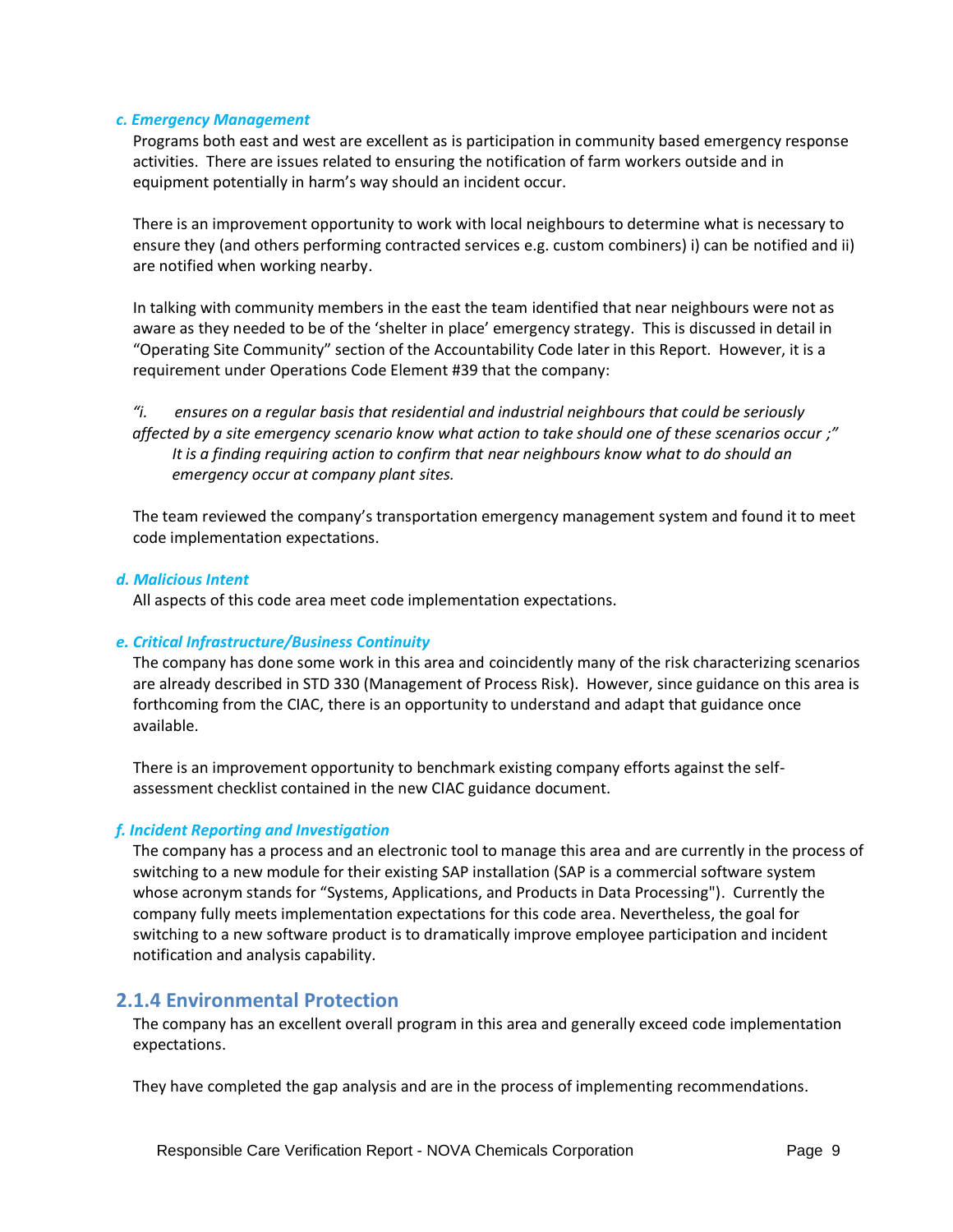The team has listened to some concerns expressed by the community in respect of a potential noise increases from expansion projects (process related noises as well as increased rail traffic) and acknowledges the company's efforts to keep on top of the issues. We have, however, presented an improvement opportunity in the Management System section of this report to suggest a need for enhanced dialogue.

#### *a. Emissions and Waste Reduction*

The company is very proactive in its approach to emission and waste reduction and has completely rethought their environmental programs to align more closely with the guidance present in the codes resulting in an Environmental Management Information System (EMIS). They have used a 3rd party to audit their emission reporting. They have begun using a contractor to monitor fugitive emissions utilizing Infra-Red (IR) camera technology and are planning to use a thermal oxidizer to treat ethylene emissions from pellet bins.

#### *b. Handling, Treatment and Disposal of Wastes*

The company meets Responsible Care expectations in the management of hazardous and non-hazardous wastes. The company does research into improved waste treatment and disposal methodologies and looks for opportunities to deploy them. They track their improvements through a waste intensity metric.

## **2.1.5 Resource Conservation**

The team concludes that code implementation expectations are being met for this area based on the examples presented to the team of where the company is actively looking to conserve resources.

One is the attempt to locate the new PE3 on as much currently developed land at the Joffre location as possible without taking land from their surrounding reserve.

Another is that they are beginning to look at overall life cycle with respect to the Marcellus Shale gas project and are attempting to delineate, understand and apply the process.

## **2.1.6 Promotion of Responsible Care by Name**

All aspects of code implementation generally meet expectations. The team found that employees have internalized Responsible Care and that many opportunities have been taken to include promotion with third parties and others who provide services to the plants. Nevertheless, we did discover several areas where improvements could be made.

<span id="page-9-0"></span>There is an improvement opportunity to promote Responsible Care by name by adding the Responsible Care logo to the training/orientation video and to seek out other areas in the plant to display the RC logo.

## **2.2 Team Observations Concerning Stewardship Code**

Company representatives worked with other CIAC members and staff to develop the Stewardship Guide and then used the guide to set expectations during their Stewardship Code gap analysis exercise. The result has been an exemplary review of affected areas and a reinvigorated effort on stewardship.

Existing programs and procedures are in place which fully met previous code expectations. Complete implementation of modifications or new programs/procedures is not scheduled to be completed until late 2013 but the results so far exceed code implementation expectations.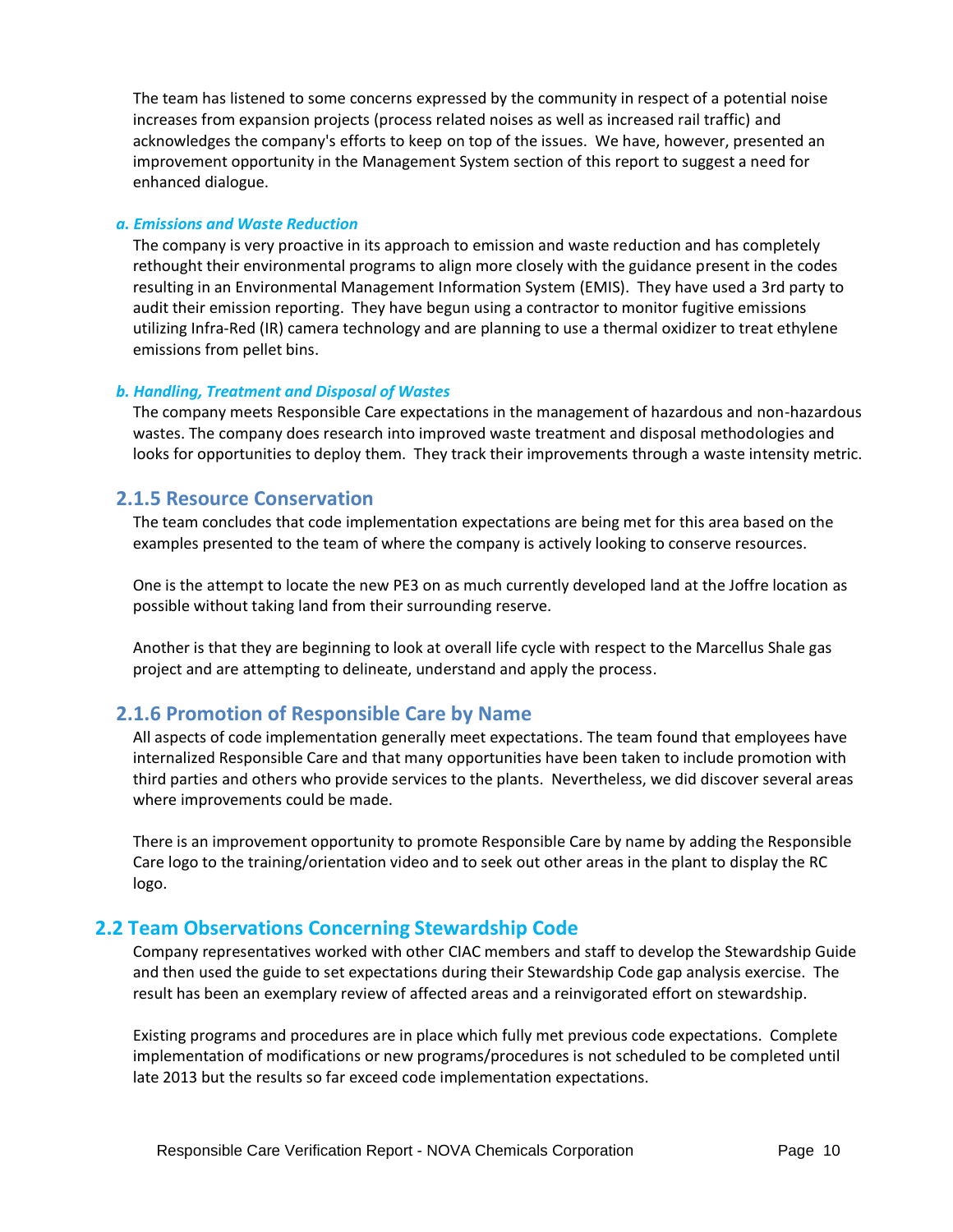One decision to date, with far reaching implications, was to create a Sustainability Functional Council in support of the Responsible Care Council. Local membership on that team will allow a reasoned, informed and aligned approach to moving sustainability forward within the Stewardship sphere.

# **2.2.1 Expectations of Companies**

#### *a. Research and Development (R&D) Expectations*

This area is well served by procedures and programs.

The R&D group performs better than company norms on lagging indicators and has a very active program utilizing leading indicators to help understand trends in order to avoid potential incidents.

#### *b. Expectations Beyond R&D*

A very thorough gap analysis resulted in effective integration of code requirements into standards and procedures. Most processes have been in place for nearly ten years so the modifications have been minimal.

## **2.2.2 Expectations with Respect to Other Parties**

The team viewed some of the internal web material supporting activities for service providers and was impressed at how well all appropriate information and documentations are made available. This observation has been repeated in most areas visited.

The team viewed a presentation to a service provider (2012 Bulkmatic NOVA Chemicals Stewardship Presentation) and noted that only one mention was made about Responsible Care ("*Supports and endorses principles of Responsible Care.")* and that was there was no usage of the RC Logo. The team feels this would be an ideal venue for the 'Promotion of Responsible Care by Name'.

<span id="page-10-0"></span>There is an improvement opportunity to increase the visibility of Responsible Care in communications with other parties.

## **2.3 Team Observations Concerning Accountability Code**

## **2.3.1 Operating Site Communities**

In the west the program reflects the size and complexity of the site. They have excellent programs that are well executed. Recently they have joined with NOVA Chemicals pipeline group for the dissemination and collection of information. The plan is to expand the program put in place by the pipeline's group contractor (EMIS) to include the plant's 5km radius rural neighbours. However, there was concern expressed by members of the JCAP about NOVA Chemicals not providing a definitive answer to whether or not the planned plant expansion will increase the noise level of operations. This concern has been captured as an improvement opportunity in the management system section of this report. In the east the company also has well established and implemented programs.

They have for quite some time participated with other Lambton County industries in the Bluewater Community Advisory Panel (BCAP). The company is a member of the Sarnia and area CAER program consisting of an emergency response arm (CVECO - Chemical Valley Emergency Control Organization) as well as a community outreach component (Community Awareness Sarnia/Lambton). The company's efforts in outreach have been given very high praise from community members with whom the team spoke.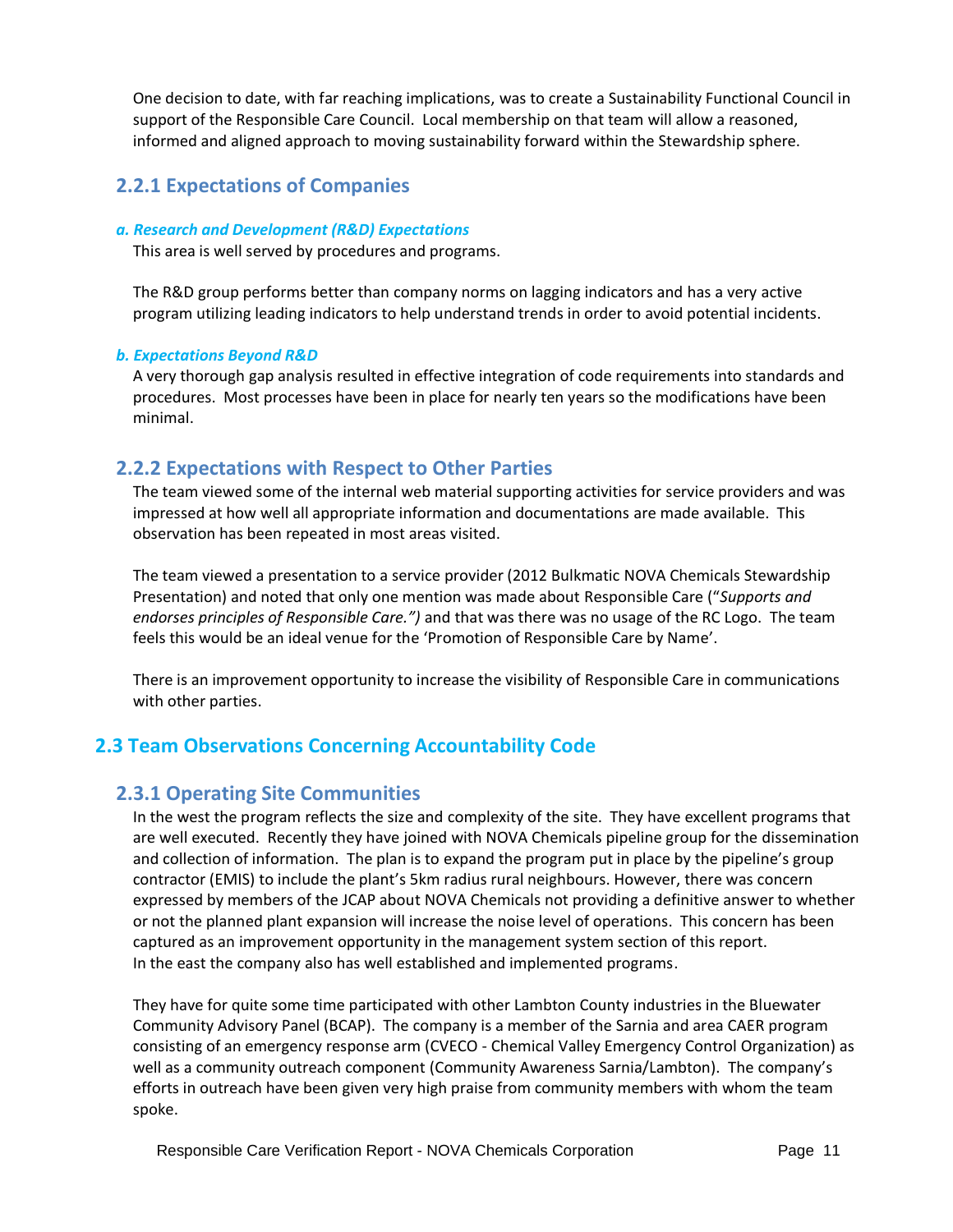However in the east the team continues to find that the community outreach component does not achieve expected outcomes. This finding is consistent with comments from other teams commenting on similar issues in other verifications. For example, shelter in place was not a concept well understood by near neighbours. Some were not aware of the St. Clair Twp. program making an electronic notification device (FM Alert) available under subsidy from the township. This is information that is expected to be delivered to the community by Community Awareness Sarnia/Lambton. Despite an honest effort by all partners, some nearby residents are not as aware as emergency standards require. Near neighbours could be immediately effected and they need to be prepared should an event occur.

Regardless of who has been charged with the task of delivering the information the company is responsible to determine that those residents are cognizant of and can act on required knowledge.

These observations form the basis of the finding presented in the 'Emergency Management' section of this report.

## **2.3.2 Other Stakeholders**

All sections of this largely new group of code elements have been considered and standards appropriate to the company's situation have been put in place or current standards modified. The company demonstrated an excellent response to this new group of codes.

The company is addressing the requirements of the broader stakeholders section of the Accountability Code with an exception for the requirements with respect to Non-Governmental Organizations (NGO's) (section 3.6) where a broadening of approach would be to the company's benefit.

<span id="page-11-0"></span>There is an improvement opportunity to include reference in NOVA Chemicals Corporate Standard 140 (Community Outreach and Involvement) to non-local Non-governmental Organizations (NGOs).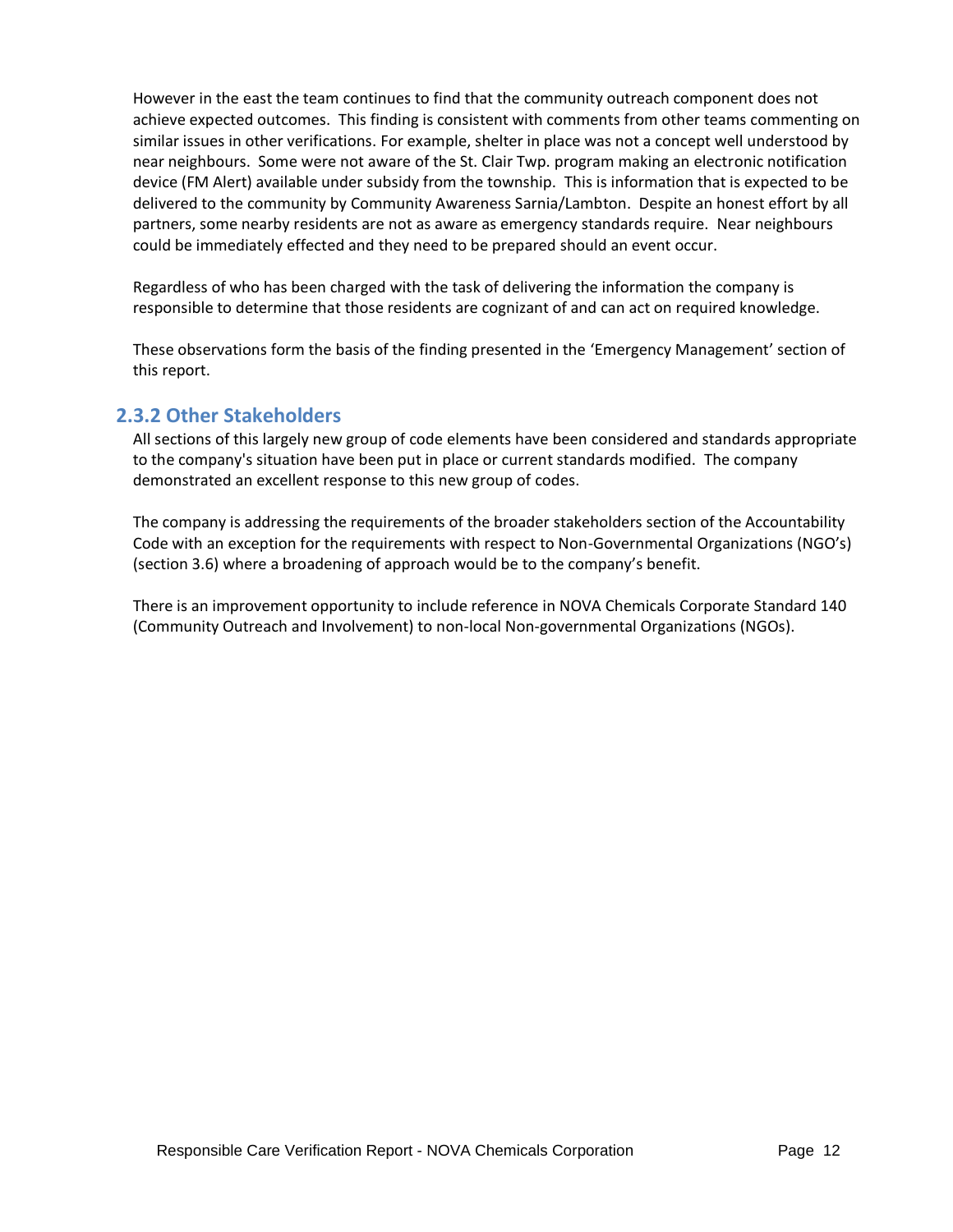# **3. TEAM OBSERVATIONS ON THE COMPANY MANAGEMENT SYSTEM**

It is a requirement of Responsible Care that companies have a documented, self-healing management system or systems capable of identifying and responding to deficiencies and otherwise supporting continual improvement across all company business units, functions, and sites and as a framework for implementing the Responsible Care Commitments.

The verification team studied NOVA Chemicals management system(s) and compared and contrasted the attributes of that system(s) to those of a self-healing overall management system as discussed in the CIAC Management System Guide. The verification team's related observations to the company management system(s) are as follows:

- The company has an overall Responsible Care Policy implemented through a documented management system ("Responsible Care Management System Manual").
- The system follows the ACC (American Chemistry Council) RCMS style and as such the company easily conforms to both the ACC and CIAC requirements.
- The manual sets requirements for Corporate Standards and Procedures covering all important aspects of Responsible Care and managing the system.
- In turn the Standards require Site and Business Programs and Procedures to ensure company compliance with its Responsible Care direction.

## **3.1 Observations on the PLAN Step**

During the PLAN Step of the management system, the company decides what the goals of the company are and how they will be met. In determining those goals, it is expected the company will look inward, across its operations, but will also look outward, considering the expectations of: stakeholders; regulatory requirements; relevant CIAC Responsible Care Commitments and supporting tools; and other industry benchmarks.

In considering the PLAN Step of NOVA Chemicals management system, the verification team observed the following:

• The company has fully documented the processes necessary to successfully perform this component of the management system and fully meets implementation expectations.

## **3.2 Observations on the DO Step**

During the Do Step in the management system, the company converts the decisions of the PLAN Step into action and ensures awareness and understanding by all involved. It is expected that the company will implement an organizational structure, assign responsibilities to appropriate personnel, supply sufficient training and resources to execute planned actions and develop and document standards, procedures and programs, as applicable.

In considering the DO Step of NOVA Chemicals management system, the verification team observed the following:

- A large strength of the company is its organizational structure for Responsible Care.
- The overall design including the Board of Directors, NOVA Chemicals Management Board (NMB), the Responsible Care Council (RCC) and the RC Functional Councils contribute to ensuring success in implementing and sustaining Responsible Care.
- All components have been carefully thought out, have clear charters, responsibilities and accountabilities.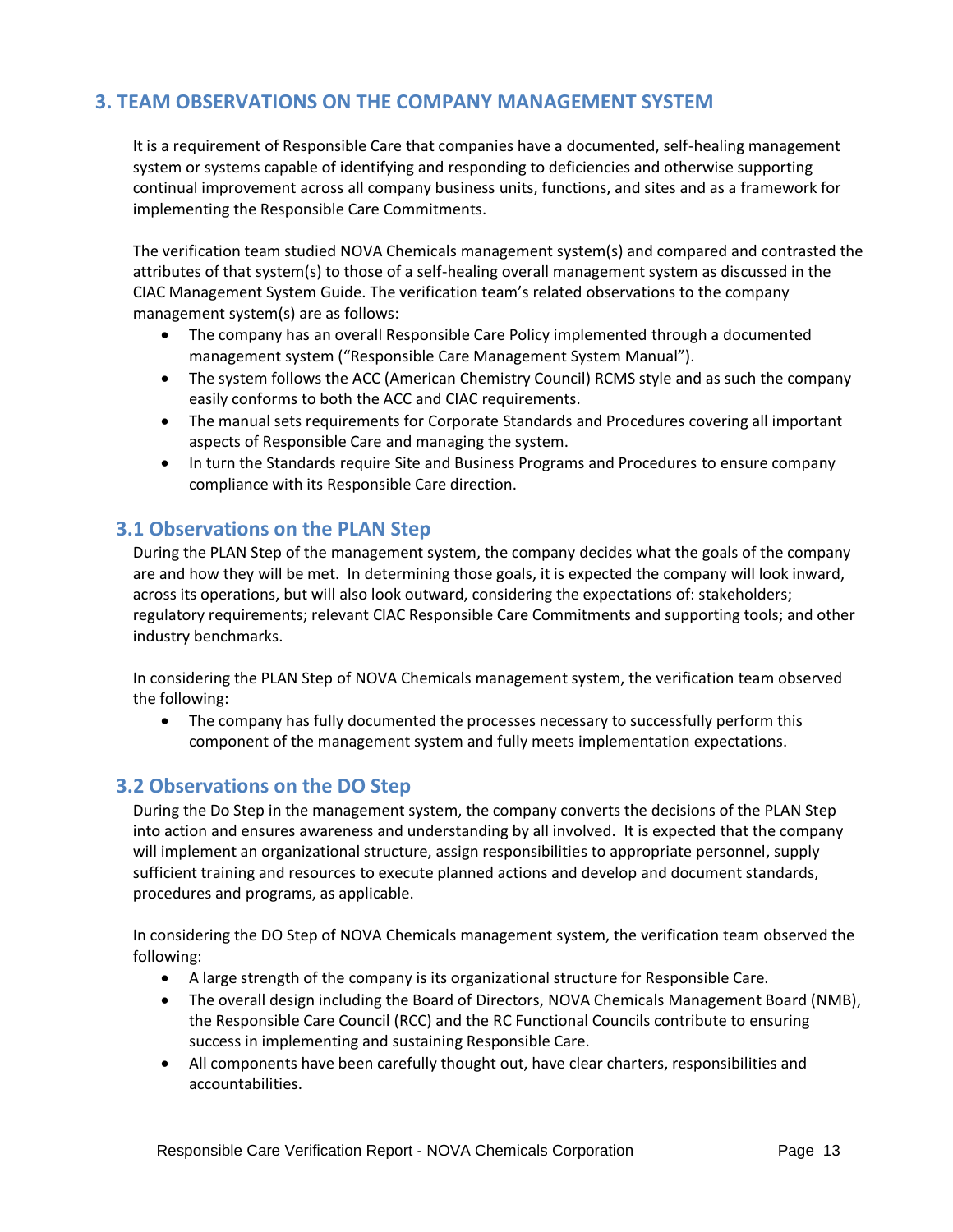<span id="page-13-3"></span>The team observed a unique component in the Functional Council relating to Sustainability whose mandate it is to determine how the company will move forward on the new sustainability aspects found throughout all of the codes.

<span id="page-13-0"></span>*The team views company's focus on understanding and implementing programs in support of CIAC's new focus on sustainability through the creation of a Sustainability Functional Council reporting to the Responsible Care Council as a successful practice*

In general terms the team concludes that the formation of the Responsible Care Council is key to its long term on-going improvement in Responsible Care performance. There are two suggested opportunities:

There is an improvement opportunity to include in the Responsible Care Council a representative from the Sales organization on the Council as well as to consider the creation of an Accountability Code Functional Council to support company efforts in this area.

The team observed on several occasions, described elsewhere in this report, community concern about specific issues (increased plant noise from new facilities, increased noise and traffic from increased rail, truck and construction activities)

The team would encourage the company to ensure its programs and procedures are effective in getting public input early and specifically from near neighbours and ensuring the information becomes part of plant design criteria and that any decisions are promptly communicated to the community.

<span id="page-13-1"></span>There is an opportunity to ensure public input into projects is routed effectively to plant design teams and that decisions are quickly reported back to the community.

The team felt that documentation was comprehensive, mostly up-to-date and clearly in support of corporate standards. We were somewhat unclear as to how revisions to site procedures are initiated as the result of a revision to a corporate standard.

<span id="page-13-2"></span>There is an improvement opportunity to document the requirements to review corporate and site procedures that have been spawned from corporate standards when those standards change.

In general the team believes that the 'do' part of the company's management system exceeds implementation expectations.

## **3.3 Observations on the CHECK Step**

During the CHECK Step in the management system, actions carried out in the DO Step are assessed to determine if they are actually being carried out according to plan, and whether they are achieving the desired outcomes and delivering continual improvement. Here, the overall management system and components will be reviewed along with employee competences for assigned responsibilities. Internal and external audits will be undertaken, incidents will be assessed to identify root causes, and performance measurement will be conducted and reviewed.

In considering the Check Step of NOVA Chemicals management system, the verification team observed the following:

- The team found excellent programs, documentation and implementation.
- The Responsible Care Audit program, Facility Self-Assessment program, Focused Risk Assessment audit program are all exemplary. There is adequate staffing utilizing a central group and supplemented by auditors acquired from other facilities to ensure independence. The overall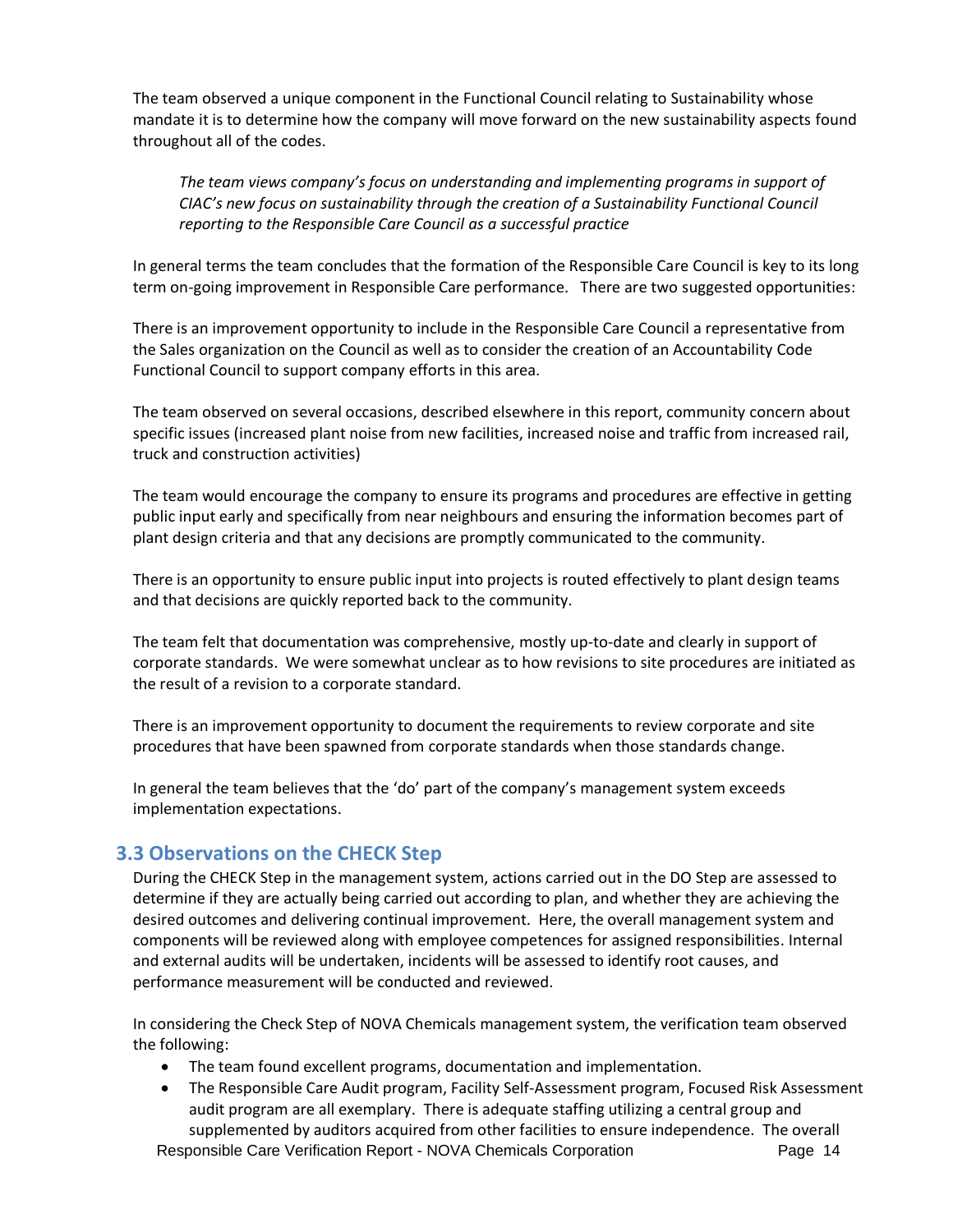program has had a 3rd party audit to determine audit system performance and to apply continual improvement.

<span id="page-14-0"></span>*The team is of the opinion that the company audit system comprised of the Responsible Care Audit, the Facility Self-Assessment and the Focused Risk Assessment with external 3rd party system auditing is a successful practice.*

The team is of the opinion that implementation expectations for the check step of the company's management system have been exceeded.

## **3.4 Observations on the ACT Step**

During the ACT Step in the management system, the company translates the results of the CHECK Step into corrective actions for improvement. This includes revisiting the PLAN Step to decide whether changes are need to the company's stated goals or action plans as well as policies and procedures for achieving those goals. Considerations when examining the Act Step include whether and how:

- audit and review findings are responded to;
- performance is communicated internally and externally;
- employee and contractor performance is rewarded and corrected,
- etc.

In considering the Act Step of NOVA Chemicals management system, the verification team observed the following:

• The company effectively takes all inputs from its audit program, risk assessments, corrective actions, Responsible Care performance and system reviews (among other inputs) and determines courses of action.

All implementation aspects of this component of the management system meet implementation expectations.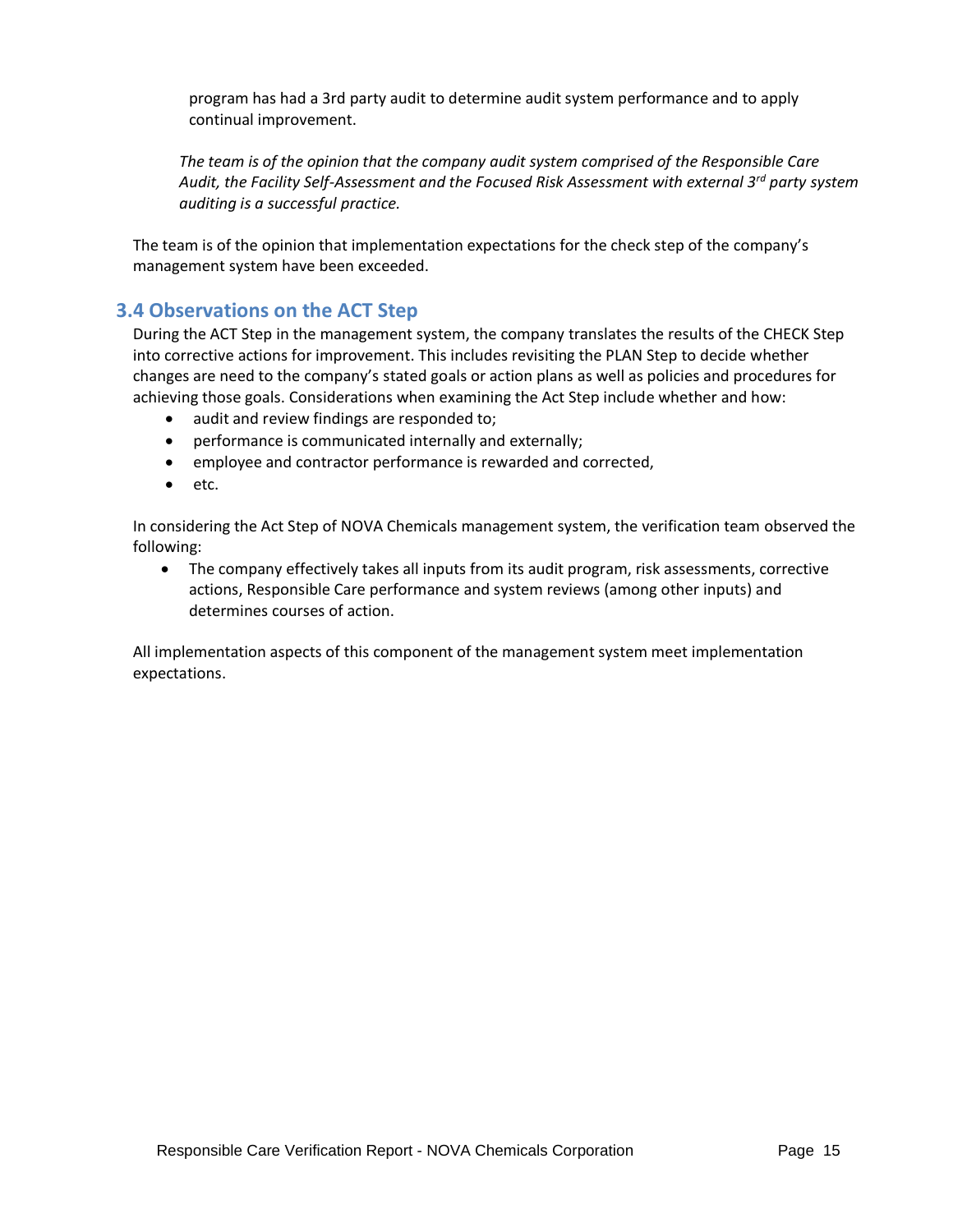# **4. TEAM OBSERVATIONS ON THE RESPONSIBLE CARE ETHIC AND PRINCIPLES FOR SUSTAINABILITY**

Each CIAC member company is formally committed to the ethic of "*Doing the right thing, and being seen to do the right thing*." This ethic, along with the principles for sustainability are expected to guide the company's decision making and practices. In conducting the verification, the team is looking to understand how well the ethic is understood and adopted within the company, and the degree to which the principles inform the manner in which the company does its business.

The verification team carefully observed NOVA Chemicals decision making processes and actions and compared and contrasted the attributes of those with the attributes of a company guided by the Responsible care Ethic and Principles For Sustainability as presented in Appendix E of the Responsible Care Commitments. The verification team's related observations on the company's application of the Responsible Care Ethic and Principles for Sustainability are as follows:

It is the team's opinion that the company aligns very well with all eight Principles for Sustainability and the team encourages NOVA Chemicals to continue making progress in all areas. At this time it has been strategically determined that the Responsible Care Ethic and the principles for Sustainability are the same, as well as equal and integrated with one another

Examples for each of the principles are:

• *work for the improvement of people's lives and the environment, while striving to do no harm;* The company has undertaken a renewed focus on rebranding plastics based on their important properties in protecting food and on their recyclability.

The company, through its health initiatives, is helping employees understand important medical issues and thus be in a better position to make healthy choices.

The number one priority determined through the Sustainability Council's strategic planning is recruiting, training and supporting employees.

During the re-verification, all individuals were valued and treated with dignity, respect and openness.

The company's initiative with Lambton College ensures there is a well trained work force (e.g. CPET program) to replace retirees with newly hired employees.

• *be accountable and responsive to the public, especially our local communities, who have the right to understand the risks and benefits of what we do;*

The company expends significant amounts of energy into making sure they are open, engaged and transparent with their local communities.

Manufacturing East decommissioned a storage tank early, due to the fact that interventions did not eliminate the odour complaint from a near neighbour. This resolved the problem.

• *take preventative action to protect health and the environment ;*

There is a new company wide initiative just underway to reinvigorate the company's safety programs. Each and every company employee will participate and the company hopes to make a step change in safety performance as a result.

The NOVA Chemicals Sarnia area employees completed their first water front cleanup on Ferry Dock hill on the St. Clair River.

The necessary communication to document and find "root cause" for a reportable injury is embedded and flows seamlessly between manufacturing sites and corporate. The drive for the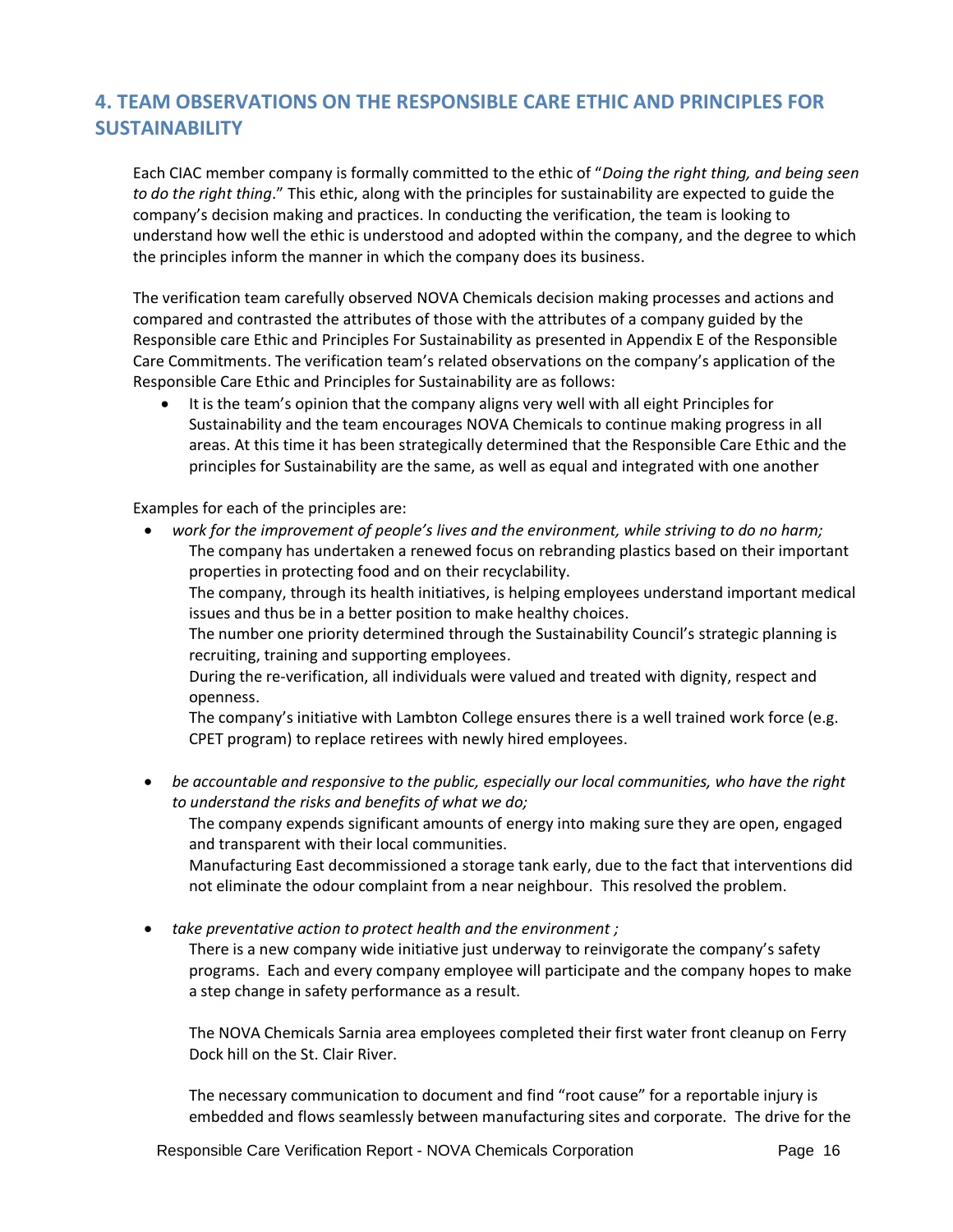zero injuries initiative inspired by sister company Borealis (a member of Responsible Care in Europe) has been integrated into the company's safety improvement strategy. Even though the target is not presently met, it is believed that this principle is attainable.

Achieving superior Responsible Care performance lives in the Mission/Strategy statement of NOVA Chemicals.

• *innovate for safer products and processes that conserve resources and provide enhanced value;* NOVA Chemicals focuses on making products better with respect to their use, resource conservation, etc. (the life cycle of the product). The life cycle approach is driven in part by criticism of plastics as a category, but also by innovation for better products that address a commercial opportunity as well as increase recyclability (e.g. making caps and closures out of polyethylene for polyethylene containers simplifies recycling and reduces contamination). Plastic food packaging has the potential for significantly decreasing the 40% of food which currently is wasted globally.

New plants are being designed to occupy already developed land. The Sunoco pipeline from Philadelphia and used by NOVA Chemicals is being reversed as part of the Marcellus Project. This is conserving resources and enhancing value of a present resource.

The work to reconfigure Corunna to accept ethane directly is also an example.

• *engage with our business partners to ensure the stewardship and security of our products, services and raw materials throughout their life-cycles;*

The Board of Directors, CEO and the Management Board had to be convinced that the development of the Marcellus Shale gas deposits could be developed for NOVA Chemicals benefit with sound scientific evidence that collateral harm would not occur.

The pipeline portion of the project is being vetted by a  $3<sup>rd</sup>$  party due diligence process. Emphasis on ensuring the integrity of the shipping process will help ensure broad public support and approval in the light of recent pipeline oil spills.

NOVA Chemicals owned pipelines are all being retrofitted or replaced over five years in order to make them all 'smart pigable."

NOVA Chemicals was one of six recipients of the 2011 Non-Accident Release Grand Slam Award for achieving excellence in rail transportation of hazardous materials from the Association of American Railroads. (To be eligible to receive the award, a shipper must be honoured individually by at least four Class 1 railroads and have zero non-accident releases (NAR) the previous calendar year)

• *understand and meet expectations for social responsibility;*

Have a corporate policy on supporting Education and Science, Health and Community Services and the Arts.

Manufacturing East and West have very active support programs as does Calgary headquarters. Manufacturing East has financially supported the newly opened Alix Art Gallery, which can now house and display one of the largest Group of Seven collections in Canada.

• *work with all stakeholders for public policy and standards that enhance sustainability, act to advance legal requirements and meet or exceed their letter and spirit;*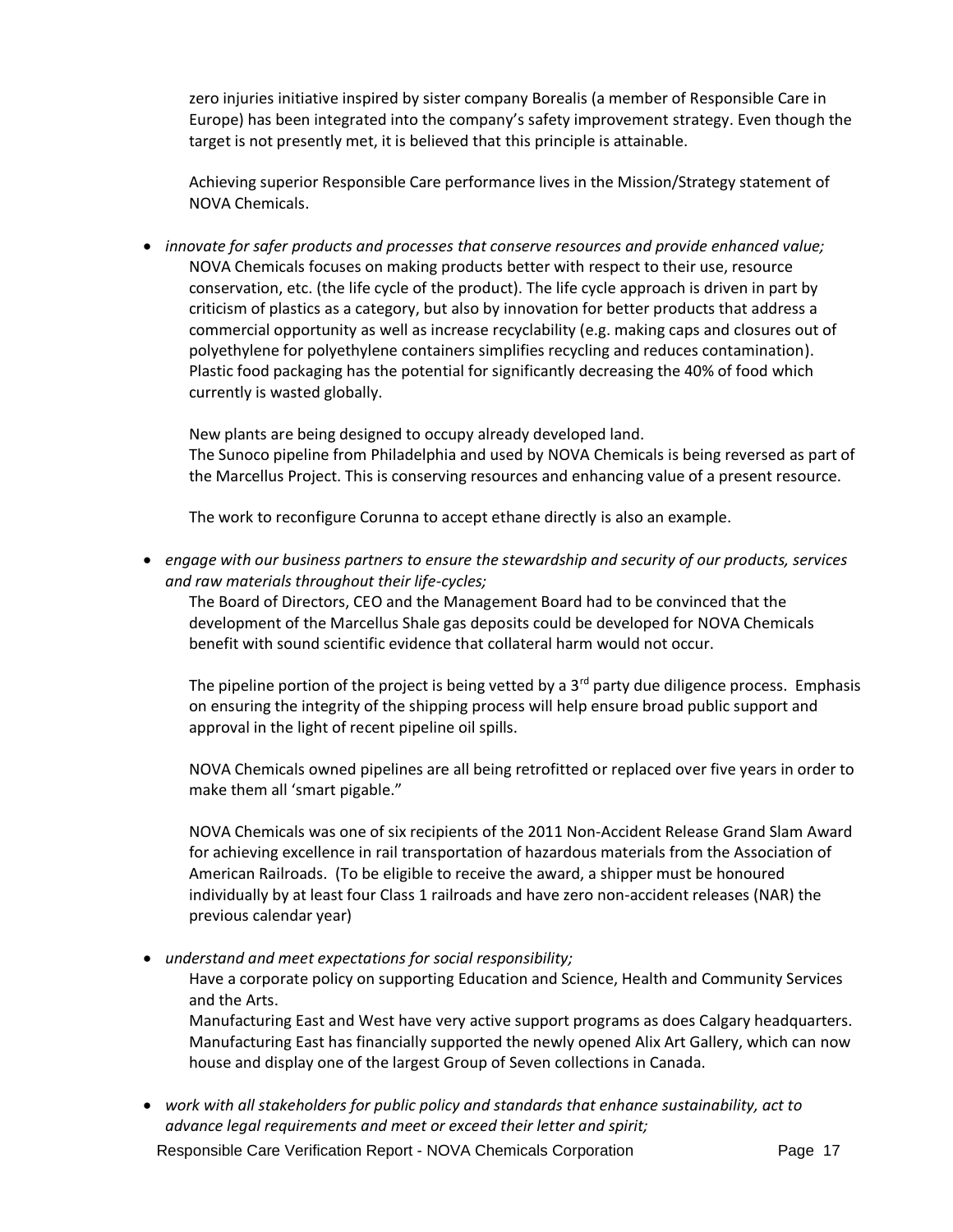The company actively participates in all CIAC programs for public programs and standards to enhance sustainability.

• *promote awareness of Responsible Care, and inspire others to commit to these principles.* There is strong support for the promotion of Responsible Care by company executives. The CEO has insisted that ACC meetings begin with a safety moment. He has created a CEO award for Responsible Care (awarded to the loading staff at Joffre for 10 years without a Non-Accident Release)

NOVA Chemicals executives have joined with other CIAC company executives to formulate a letter of encouragement for a non-member to join CIAC after it received adverse publicity following an incident.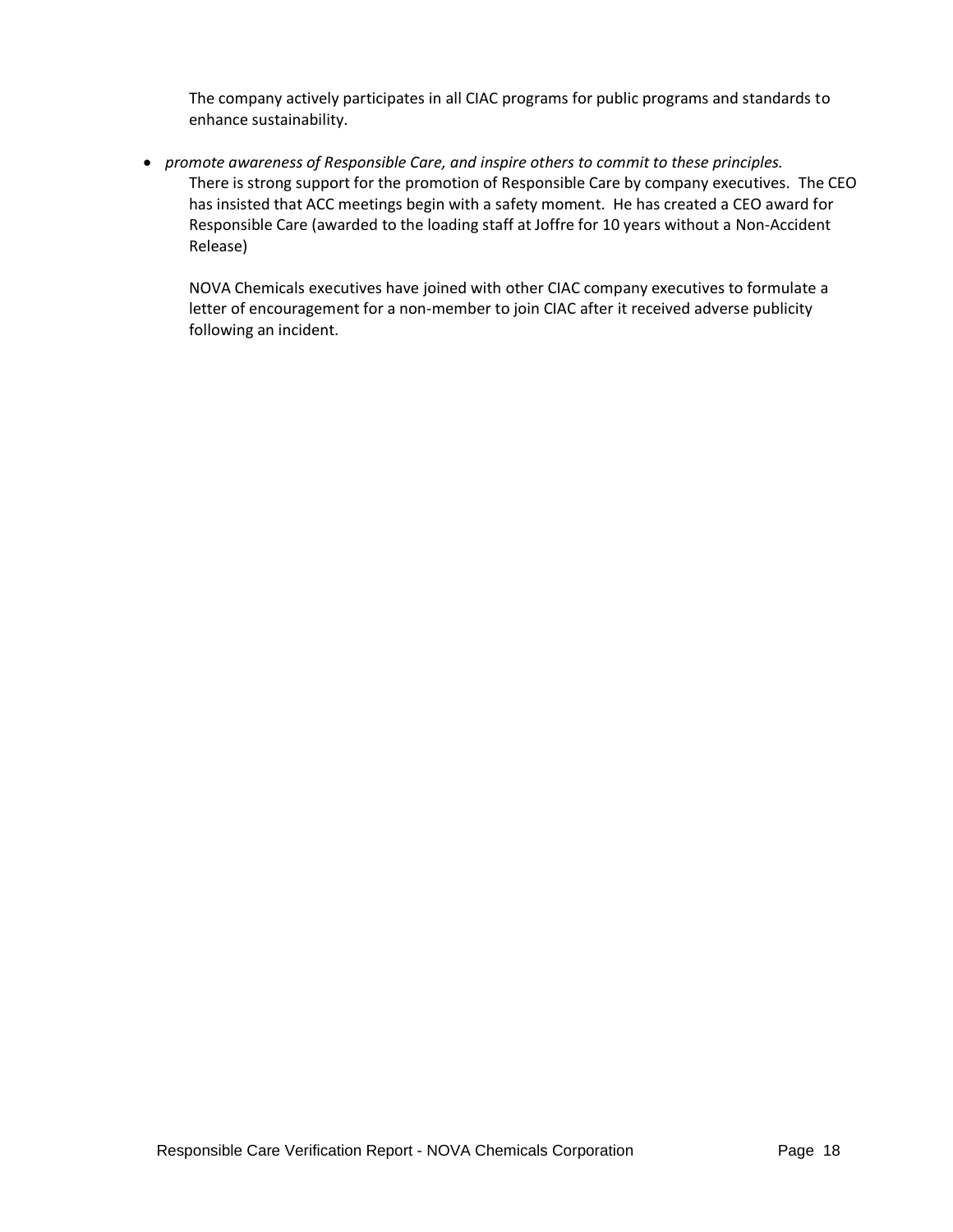## **5. VERIFICATION TEAM CONCLUSION**

As a result of the examination conducted, and in consideration of the observations communicated within this report, the verification team is of the opinion that the Responsible Care Ethic and Principles for Sustainability are guiding company decisions and actions, and that a self-healing management system is in place to drive continual improvement. The team believes that the company is capable of responding to the Finding Requiring Action identified during the verification -summarized above and discussed in detail in the report. The verification is complete and no further involvement is required by the verification team.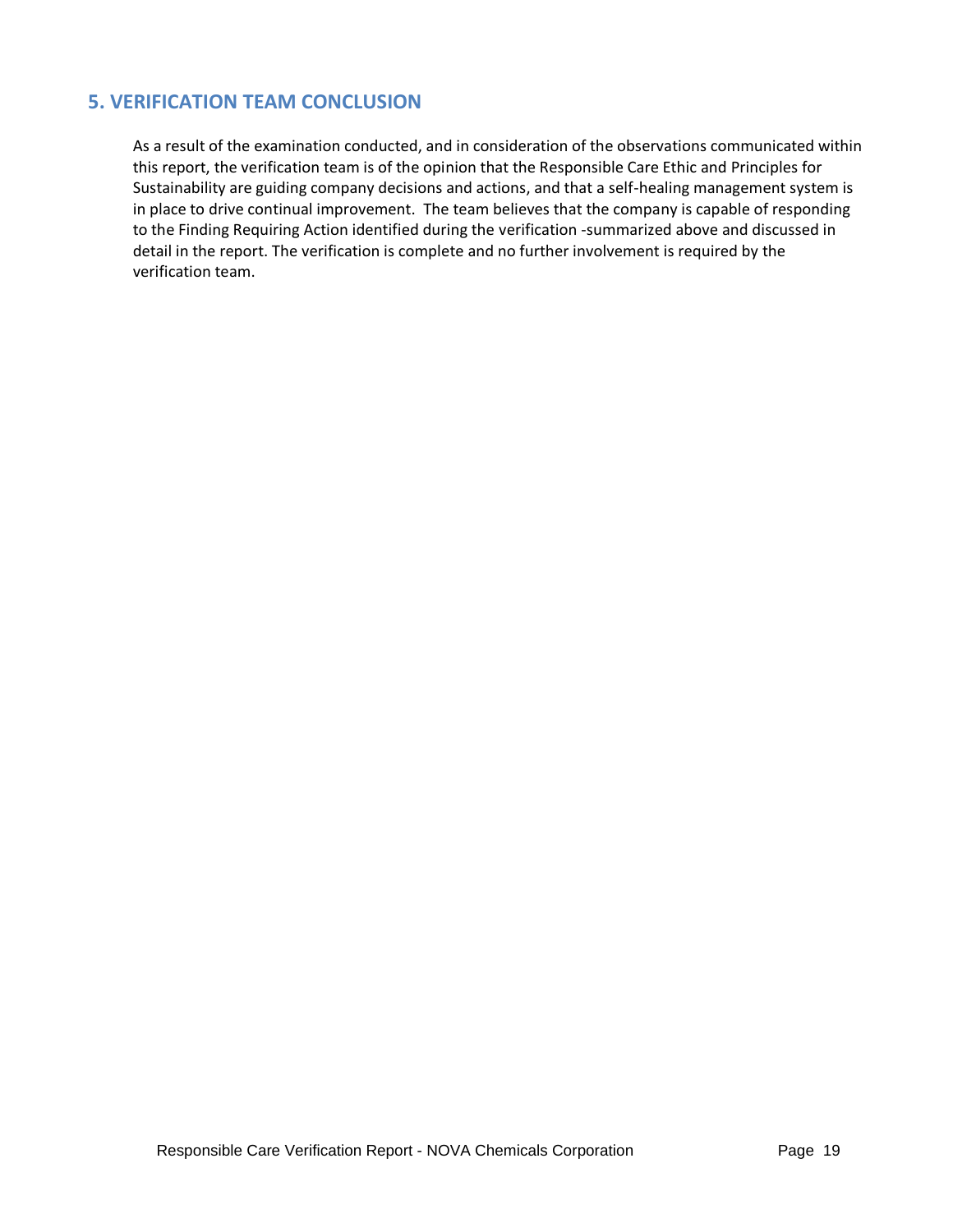#### **Attachment 1**

## **Company Response to Verification Team Report**

On behalf of NOVA Chemicals I have reviewed this verification report. The observations and conclusions contained in the report have been discussed with the verification team.

NOVA Chemicals will communicate the results of the verification exercise with its CIAC peers at their next meeting, and will discuss the verification results with our stakeholders, including those representing communities near our operating sites.

We will give consideration to the Improvement Opportunities identified by verification team and will assist the CIAC in communicating and sharing the identified Successful Practices to other CIAC members. Plans will be developed and implemented to respond to the Findings Requiring Action identified by the verification team. Our progress in implementing those plans will be discussed when preparing our Annual Statement of Re-Commitment to Responsible Care, and communicated to the verification team at the time of our next verification.

We appreciate the pragmatic approach and candor of the Verification Team and thank them for the new perspectives, guidance and shared enthusiasm for Responsible Care demonstrated throughout the verification process. The Verification Team's efforts to apply the new CIAC Verification Process delivered a significant improvement in terms of efficiency of preparation, focus on relevant issues and clarity of the results.

Eric Hiddema Overall Responsible Care Coordinator NOVA Chemicals Company 28 January, 2013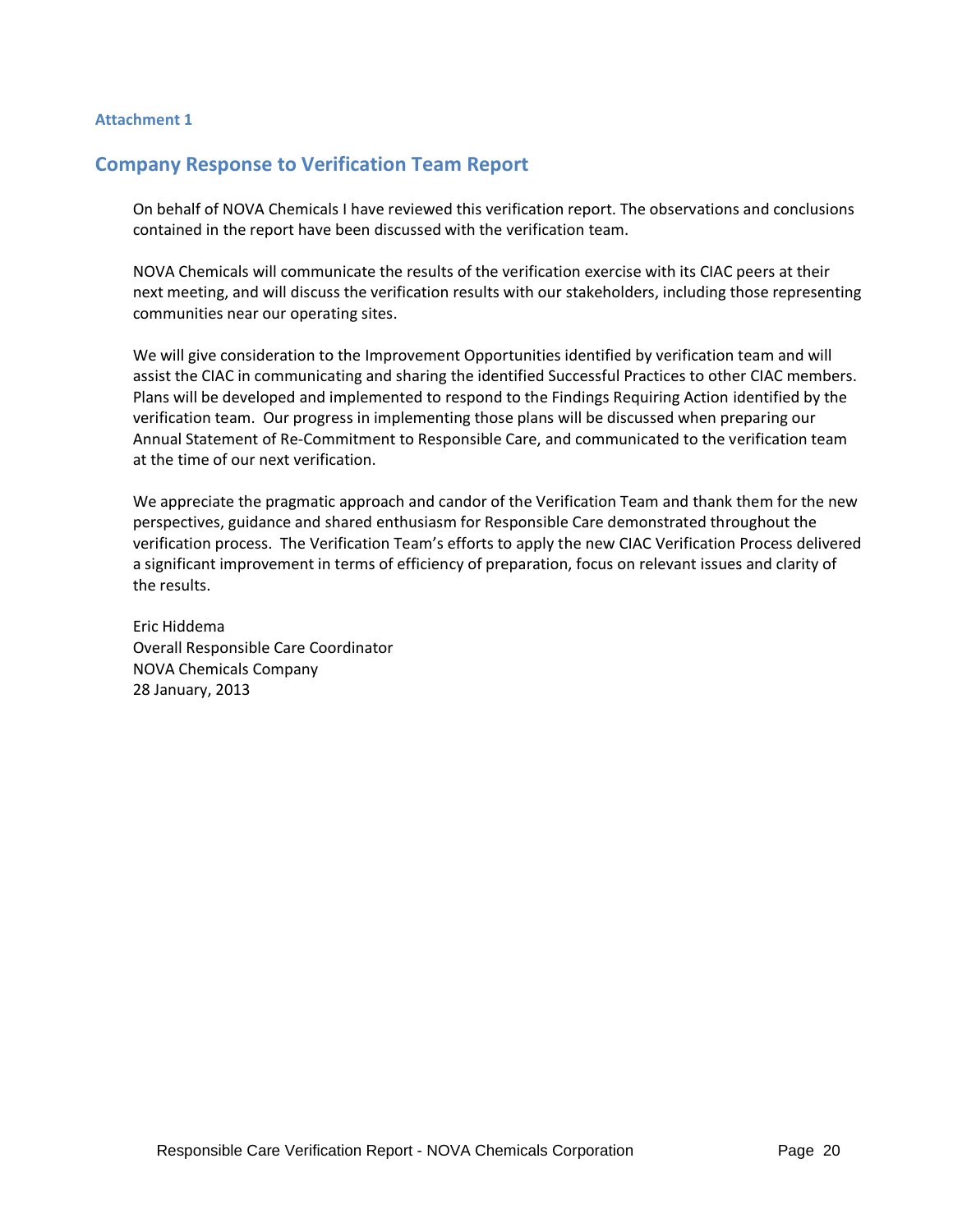## **Attachment 2**

# **Interview Lists**

# A: Company Personnel and Stakeholders Contacted During Verification Process

| <b>Name</b>                                    | <b>Position</b>                                   | <b>Location</b>         |
|------------------------------------------------|---------------------------------------------------|-------------------------|
| <b>Corporate Functions</b>                     |                                                   |                         |
| Randy Woelfel                                  | <b>Chief Executive Officer</b>                    | USCC, Pittsburgh, PA    |
| <b>Bill Greene</b>                             | Senior VP, Operations                             | USCC, Pittsburgh, PA    |
| <b>Grant Thomson</b>                           | Senior VP and President, Olefins & Feedstock      | NHO, Calgary, AB        |
| Pace Markowitz                                 | Director, Corporate Communications                | USCC, Pittsburgh, PA    |
| Wendy Lomicka                                  | Sustainability & Citizenship Leader               | USCC, Pittsburgh, PA    |
| Mark Lesky                                     | Director, Responsible Care                        | USCC, Pittsburgh, PA    |
| Eric Hiddema                                   | Responsible Care Systems & Projects Manager       | NHO, Calgary, AB        |
| Dave Schwass                                   | Senior Advisor, Environment                       | NRTC, Calgary, AB       |
| <b>Nigel Clark</b>                             | Director, Logistics Operation                     | USCC, Pittsburgh, PA    |
| Dave Blanchard                                 | Dry Bulk Truck Coordinator                        | USCC, Pittsburgh, PA    |
| Kevin DeAngelis                                | Rail Fleet Maintenance Manager                    | USCC, Pittsburgh, PA    |
| Carrie Maxim                                   | Distribution Specialist, Logistics                | Sarnia, ON              |
| Fred Henselwood                                | Leader, Process Safety                            | NHO, Calgary, AB        |
| Paul Vandervoort                               | Leader, Technical Services                        | Joffre Site, Joffre, AB |
| Manny Marta                                    | <b>Process Safety Engineer</b>                    | Sarnia, ON              |
| <b>Research &amp; Development; Stewardship</b> |                                                   |                         |
| Daryll Harrison                                | VP, Technology                                    | NRTC, Calgary, AB       |
| Rod Immel                                      | Team Leader, Research Support                     | NRTC, Calgary, AB       |
| Adrian Cassola                                 | Leader, Product Integrity                         | Mississauga, ON         |
| <b>Mike Francis</b>                            | Scientist, Environment & Corrosion                | NRTC, Calgary, AB       |
| Linda Santry                                   | Senior Advisor, Product Regulations               | Mississauga, ON         |
| Ken Sonnenberg                                 | Senior Advisor, Product Regulations               | NHO, Calgary, AB        |
| Linda LeGoullon                                | Product Stewardship Team Leader                   | USCC, Pittsburgh, PA    |
| Anna Madajczuk                                 | Advisor, Product Stewardship                      | Sarnia, ON              |
| <b>Manufacturing West</b>                      |                                                   |                         |
| Rick VanHemmen                                 | Director, Manufacturing West                      | Joffre, AB              |
| Ed Bryant                                      | Leader, Polyethylene                              | Joffre, AB              |
| Jim Dixon                                      | Leader, Process Engineering                       | Joffre, AB              |
| Lois Erichson                                  | <b>Operations Leader</b>                          | Joffre, AB              |
| Roxann Good                                    | <b>Communications, Community Relations</b>        | Joffre, AB              |
| Dave Richmond                                  | Director, Central Engineering                     | Joffre, AB              |
| Ernie Tromposch                                | Project Leader, Engineering & Projects            | Joffre, AB              |
| David Weizenbach                               | Team Leader, Responsible Care                     | Joffre, AB              |
| Doug Batke                                     | <b>Safety Specialist</b>                          | Joffre, AB              |
| Sherri LaRose                                  | Regional Coordinator, Occupational Health         | Joffre, AB              |
| Craig Ellefson                                 | Laboratory Coordinator                            | Joffre, AB              |
| <b>Ben Couturier</b>                           | <b>Operations Training Specialist</b>             | Joffre, AB              |
| Ross Boukall                                   | <b>Construction Leader</b>                        | Joffre, AB              |
| Kevin Imeson                                   | <b>Inventory Analyst, Purchasing &amp; Supply</b> | Joffre, AB              |
| Janeth Liendo                                  | <b>Process Engineering</b>                        | Joffre, AB              |